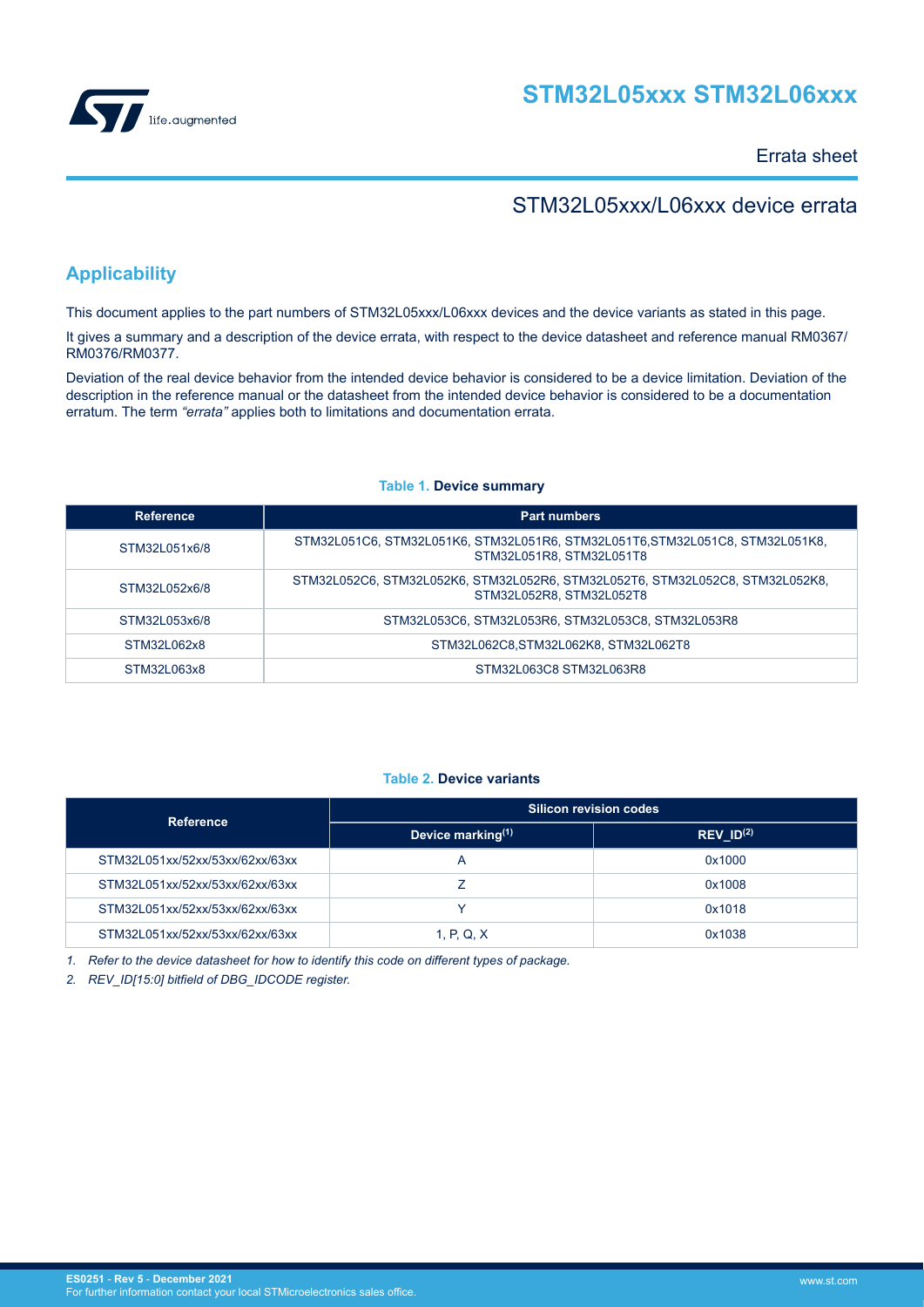<span id="page-1-0"></span>

# **1 Summary of device errata**

The following table gives a quick reference to the STM32L05xxx/L06xxx device limitations and their status:

- A = limitation present, workaround available
- N = limitation present, no workaround available
- P = limitation present, partial workaround available
- *"-"* = limitation absent

Applicability of a workaround may depend on specific conditions of target application. Adoption of a workaround may cause restrictions to target application. Workaround for a limitation is deemed partial if it only reduces the rate of occurrence and/or consequences of the limitation, or if it is fully effective for only a subset of instances on the device or in only a subset of operating modes, of the function concerned.

|                 |                | <b>Limitation</b><br>Rev.                                                                                               |   |                | <b>Status</b>            |                          |
|-----------------|----------------|-------------------------------------------------------------------------------------------------------------------------|---|----------------|--------------------------|--------------------------|
| <b>Function</b> | <b>Section</b> |                                                                                                                         |   | Rev.<br>Z.     | Rev.<br>Y                | Rev.<br>1, P,<br>Q, X    |
|                 | 2.1.1          | Exiting Stop mode on a reset event is not possible when HSI16 is<br>the clock system and it is selected as wakeup clock | A | L              | $\overline{\phantom{a}}$ | $\overline{\phantom{a}}$ |
|                 | 2.1.2          | Protection level1 does not work                                                                                         | N | L,             | L,                       | $\blacksquare$           |
|                 | 2.1.3          | LSE bypass feature cannot be used in Standby mode                                                                       | N | L,             | ٠                        |                          |
|                 | 2.1.4          | Delay after an RCC peripheral clock enabling                                                                            | A | A              | A                        | A                        |
| System          | 2.1.5          | Flash memory wakeup issue when waking up from Stop or Sleep<br>with Flash in power-down mode                            | A | A              | $\overline{\phantom{a}}$ | $\overline{a}$           |
|                 | 2.1.6          | Unexpected system reset when waking up from Stop mode with<br>regulator in low-power mode                               | A | A              | $\overline{\phantom{a}}$ | $\overline{a}$           |
|                 | 2.1.7          | I2C and USART cannot wake up the device from Stop mode                                                                  | N | N              | N                        | $\overline{\phantom{a}}$ |
|                 | 2.1.8          | LDM, STM, PUSH and POP not allowed in IOPORT bus                                                                        | N | N              | N                        | N                        |
|                 | 2.1.9          | BOOT MODE bits do not reflect the selected boot mode                                                                    | N | N              | N                        | $\overline{a}$           |
|                 | 2.2.1          | Writing in byte mode to the GPIOx OTYPER register does not<br>work                                                      | A | A              | A                        | A                        |
| <b>GPIO</b>     | 2.2.2          | PA4 and PA5 cannot be redirected to comparator 2 minus input                                                            | N | L,             | $\overline{\phantom{a}}$ | $\overline{\phantom{a}}$ |
|                 | 2.2.3          | PB14 output speed configuration interferes with PB13                                                                    | N | $\overline{a}$ | ÷,                       |                          |
|                 | 2.2.4          | PB6 and PB7 AF1 alternate functions not available when LCD<br>controller is enabled                                     | N | N              | $\overline{\phantom{a}}$ | $\overline{\phantom{a}}$ |
| <b>DMA</b>      | 2.3.1          | DMA disable failure and error flag omission upon simultaneous<br>transfer error and global flag clear                   | A | A              | A                        | A                        |
|                 | 2.4.4          | ADC transfer curve issue at VREF+/2 when VREF+ < VDDA                                                                   | N | L,             | ÷,                       | ٠                        |
|                 | 2.4.1          | Overrun flag is not set if EOC reset coincides with new<br>conversion end                                               | P | P              | P                        | P                        |
| ADC.            | 242            | Writing ADC CFGR1 register while ADEN bit is set resets<br>RES[1:0] bitfield                                            | A | A              | A                        | A                        |
|                 | 2.4.3          | Out-of-threshold value is not detected in AWD1 Single mode                                                              | A | A              | A                        | A                        |
|                 | 2.4.5          | Incorrect first ADC conversion result when delay between two<br>consecutive conversions is too long                     | A | A              | $\overline{\phantom{0}}$ | $\overline{\phantom{0}}$ |
|                 | 2.5.1          | DMA request not automatically cleared by clearing DMAEN                                                                 | A | A              | A                        | A                        |
| <b>DAC</b>      | 2.5.2          | DMA underrun flag not set when an internal trigger is detected on<br>the clock cycle of the DMA request acknowledge     | N | N              | N                        | N                        |

# **Table 3. Summary of device limitations**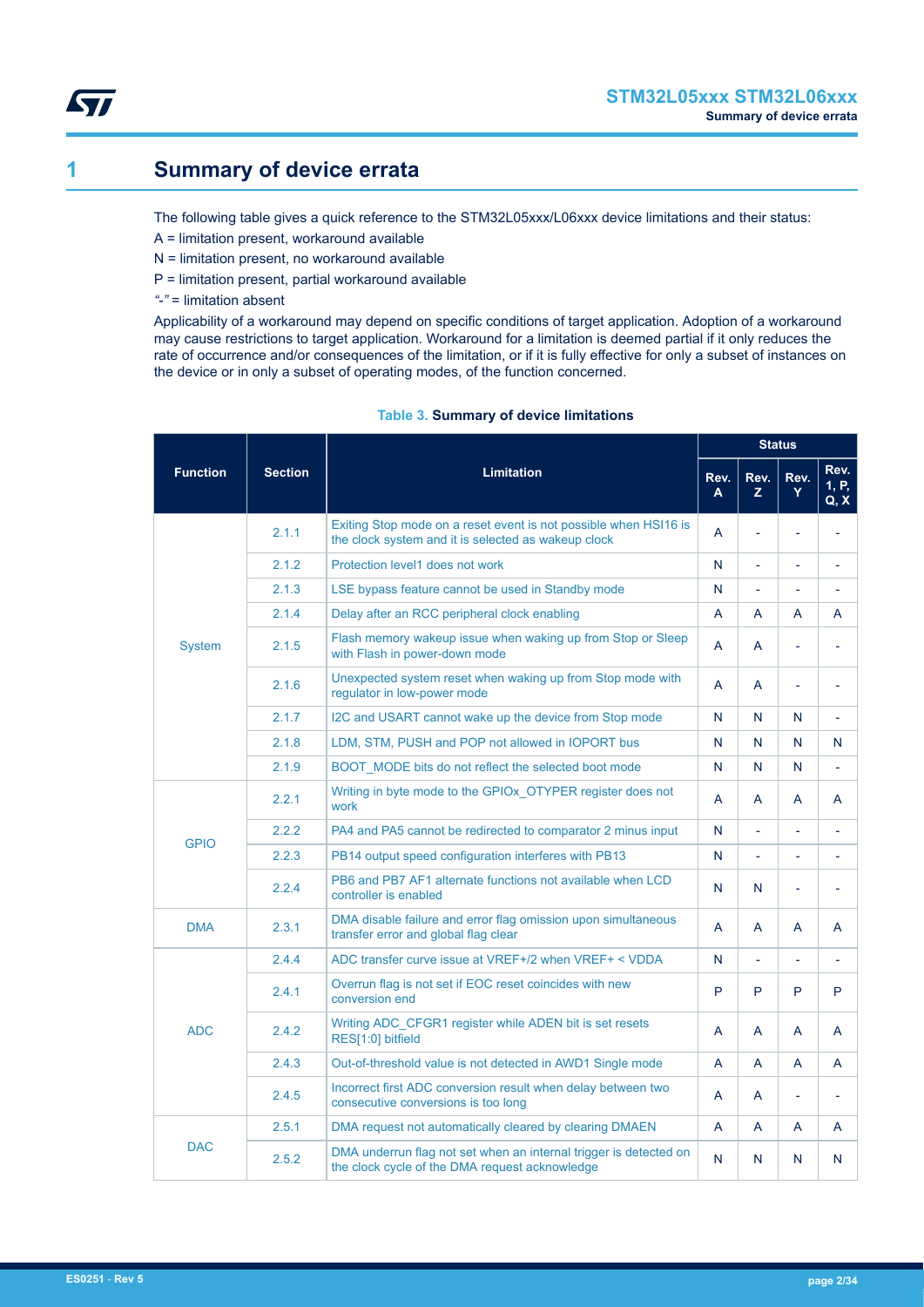# **STM32L05xxx STM32L06xxx**

|                        |                |                                                                                                                       |           |            | <b>Status</b> |                       |
|------------------------|----------------|-----------------------------------------------------------------------------------------------------------------------|-----------|------------|---------------|-----------------------|
| <b>Function</b>        | <b>Section</b> | <b>Limitation</b>                                                                                                     | Rev.<br>A | Rev.<br>Z. | Rev.<br>Y     | Rev.<br>1, P,<br>Q, X |
| <b>COMP</b>            | 2.6.1          | COMP1 CSR and COMP2 CSR lock bit reset by SYSCFGRST<br>bit in RCC APB2RSTR register                                   | N         | N          | N             | N                     |
|                        | 2.6.2          | Output of comparator 2 cannot be internally connected to input 1<br>of low-power timer                                | A         | A          | ä,            |                       |
| <b>TSC</b>             | 2.7.2          | Touch sensing channels not available in dynamic voltage range 3                                                       | A         | A          | A             | A                     |
|                        | 2.9.1          | PWM re-enabled in automatic output enable mode despite of<br>system break                                             | P         | P          | P             | P                     |
| <b>TIM</b>             | 2.9.3          | Consecutive compare event missed in specific conditions                                                               | N         | N          | N             | N                     |
|                        | 2.9.4          | Output compare clear not working with external counter reset                                                          | P         | P          | P             | P                     |
|                        | 2.10.1         | Device may remain stuck in LPTIM interrupt when entering Stop<br>mode                                                 | A         | A          | A             | A                     |
| <b>LPTIM</b>           | 2.10.2         | Device may remain stuck in LPTIM interrupt when clearing event<br>flag                                                | P         | P          | P             | P                     |
|                        | 2.10.3         | LPTIM events and PWM output are delayed by 1 kernel clock<br>cycle                                                    | P         | P          | P             | P                     |
|                        | 2.11.1         | Spurious tamper detection when disabling the tamper channel                                                           | N         | N          | N             | N                     |
|                        | 2.11.2         | RTC calendar registers are not locked properly                                                                        | A         | A          | A             | A                     |
|                        | 2.11.3         | RTC interrupt can be masked by another RTC interrupt                                                                  | A         | A          | A             | A                     |
| RTC and<br><b>TAMP</b> | 2.11.4         | Calendar initialization may fail in case of consecutive INIT mode<br>entry                                            | A         | A          | A             | A                     |
|                        | 2.11.5         | Alarm flag may be repeatedly set when the core is stopped in<br>debug                                                 | N         | N          | N             | N                     |
|                        | 2.11.6         | Detection of a tamper event occurring before enabling the tamper<br>detection is not supported in edge detection mode | A         | A          | A             | A                     |
|                        | 2.12.1         | 10-bit master mode: new transfer cannot be launched if first part<br>of the address is not acknowledged by the slave  | A         | A          | A             | A                     |
|                        | 2.12.3         | Wrong data sampling when data setup time (tSU;DAT) is shorter<br>than one I2C kernel clock period                     | P         | P          | P             | P                     |
| 12C                    | 2.12.4         | Spurious bus error detection in master mode                                                                           | A         | A          | A             | A                     |
|                        | 2.12.5         | Last-received byte loss in reload mode                                                                                | P         | P          | P             | P                     |
|                        | 2.12.6         | Spurious master transfer upon own slave address match                                                                 | P         | P          | P             | P                     |
|                        | 2.12.8         | OVR flag not set in underrun condition                                                                                | N         | N          | N             | N                     |
|                        | 2.12.9         | Transmission stalled after first byte transfer                                                                        | A         | A          | A             | A                     |
|                        | 2.13.1         | Non-compliant sampling for NACK signal from smartcard                                                                 | N         | N          | N             | N                     |
|                        | 2.13.2         | Break request preventing TC flag from being set                                                                       | A         | A          | A             | A                     |
| <b>USART</b>           | 2.13.3         | RTS is active while $RE = 0$ or $UE = 0$                                                                              | A         | A          | A             | A                     |
|                        | 2.13.4         | Receiver timeout counter wrong start in two-stop-bit configuration                                                    | A         | A          | A             | A                     |
|                        | 2.13.5         | Data corruption due to noisy receive line                                                                             | N         | N          | N             | N                     |
|                        | 2.14.1         | Break request preventing TC flag from being set                                                                       | A         | A          | A             | A                     |
|                        | 2.14.2         | RTS is active while $RE = 0$ or $UE = 0$                                                                              | A         | A          | A             | A                     |
| <b>LPUART</b>          | 2.14.3         | Receiver timeout counter wrong start in two-stop-bit configuration                                                    | A         | A          | A             | A                     |
|                        | 2.14.4         | Data corruption due to noisy receive line                                                                             | N         | N          | N             | N                     |
| SPI <sub>2</sub> S     | 2.15.1         | BSY bit may stay high when SPI is disabled                                                                            | A         | A          | A             | A                     |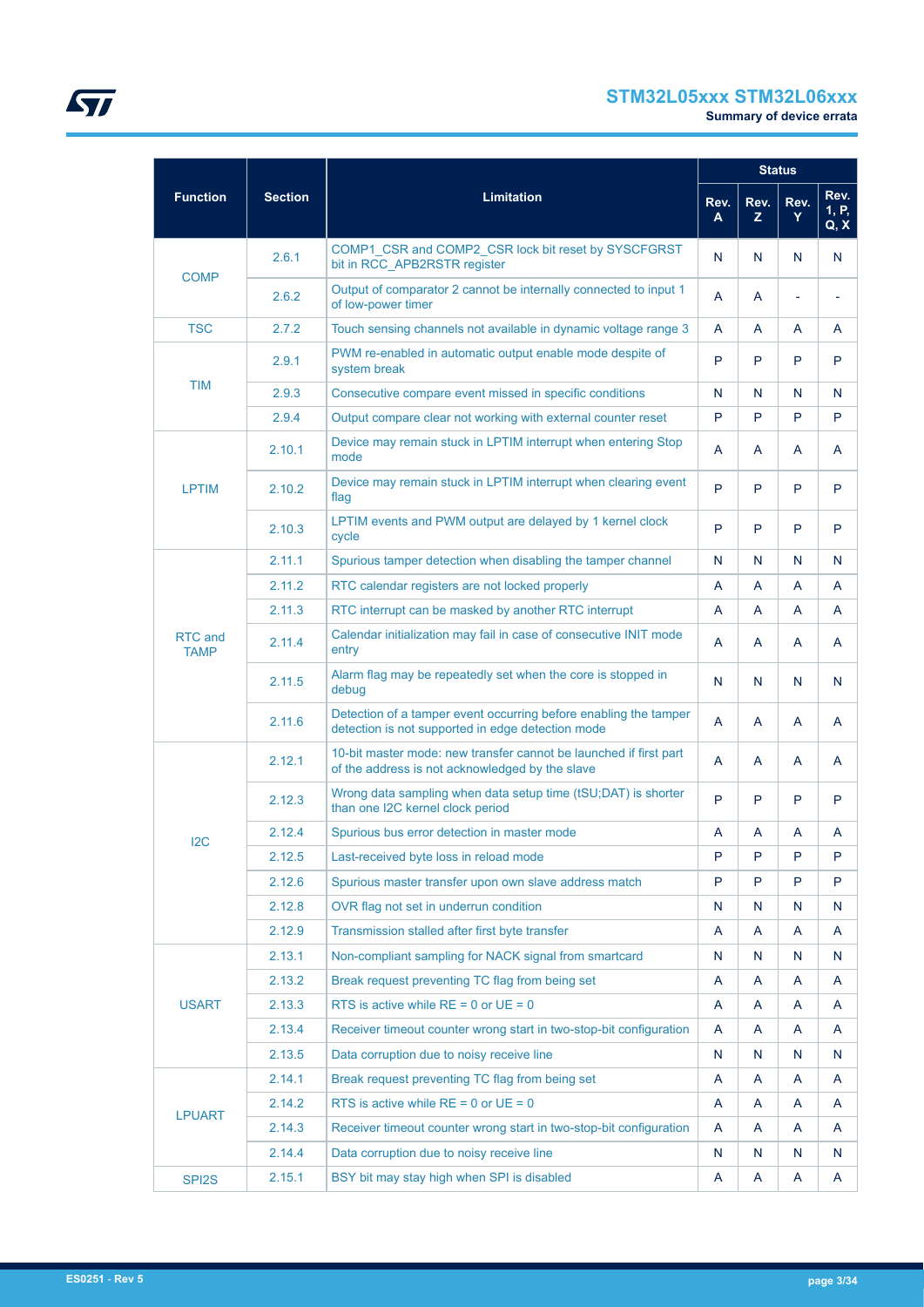# **STM32L05xxx STM32L06xxx**

**Summary of device errata**

|                    |                |                                                                                             |                |                | <b>Status</b> |                       |
|--------------------|----------------|---------------------------------------------------------------------------------------------|----------------|----------------|---------------|-----------------------|
| <b>Function</b>    | <b>Section</b> | <b>Limitation</b>                                                                           | Rev.<br>A      | Rev.<br>z      | Rev.<br>Y     | Rev.<br>1, P,<br>Q, X |
|                    | 2.15.2         | BSY bit may stay high at the end of data transfer in slave mode                             | A              | A              | A             | A                     |
|                    | 2.15.3         | Corrupted last bit of data and/or CRC, received in master mode<br>with delayed SCK feedback | A              | A              | A             | A                     |
|                    | 2.15.4         | SPI CRC corruption upon DMA transaction completion by another<br>peripheral                 | P              | P              | P             | P                     |
| SPI <sub>2</sub> S | 2.15.5         | In I2S slave mode, enabling I2S while WS is active causes<br>desynchronization              | A              | $\overline{A}$ | A             | $\overline{A}$        |
|                    | 2.15.6         | Wrong CRC in full-duplex mode handled by DMA with imbalanced<br>setting of data counters    | $\overline{A}$ | A              | A             | A                     |
|                    | 2.15.8         | Anticipated communication upon SPI transit from slave receiver<br>to master                 | A              | A              | A             | A                     |
| <b>USB</b>         | 2.16.2         | ESOF interrupt timing desynchronized after resume signaling                                 | A              | A              | A             | A                     |
|                    | 2.16.3         | Incorrect CRC16 in the memory buffer                                                        | N              | N              | N             | N                     |
|                    | 2.16.4         | USB BCD functionality limited below -20 °C                                                  | N              | N              | N             | N                     |

The following table gives a quick reference to the documentation errata.

# **Table 4. Summary of device documentation errata**

| <b>Function</b>    | <b>Section</b> | <b>Documentation erratum</b>                                            |
|--------------------|----------------|-------------------------------------------------------------------------|
| <b>DMA</b>         | 2.3.2          | Byte and half-word accesses not supported                               |
| <b>TIM</b>         | 2.9.2          | TRGO and TRGO2 trigger output failure                                   |
| 12C                | 2.12.2         | Wrong behavior in Stop mode                                             |
|                    | 2.12.7         | START bit is cleared upon setting ADDRCF, not upon address match        |
| <b>RNG</b>         | 2.8.1          | RNG clock error does not stop random numbers                            |
| SPI <sub>2</sub> S | 2.15.7         | CRC error in SPI slave mode if internal NSS changes before CRC transfer |
| <b>TSC</b>         | 271            | Inhibited acquisition in short transfer phase configuration             |
| <b>USB</b>         | 2.16.1         | Possible packet memory overrun/underrun at low APB frequency            |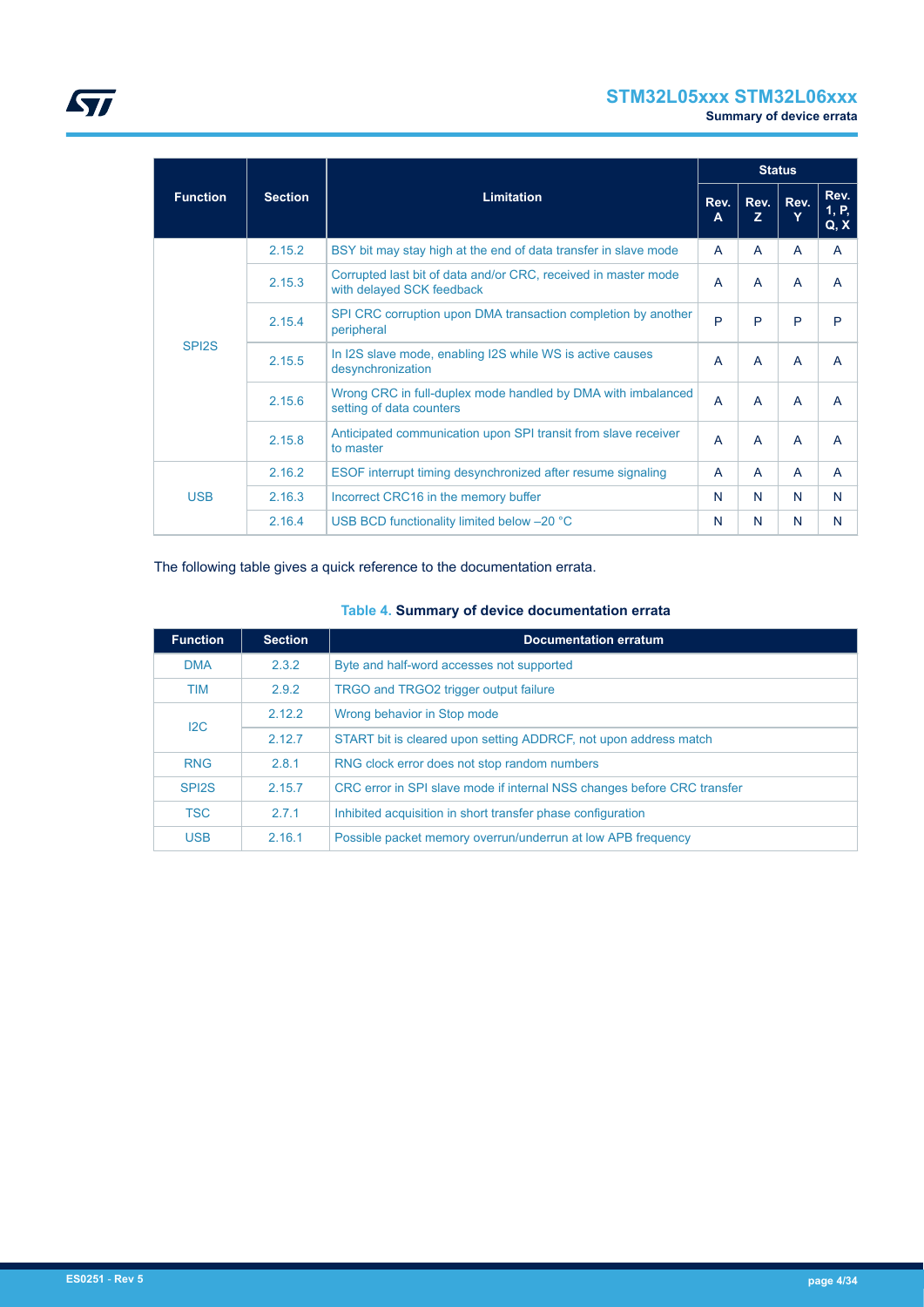<span id="page-4-0"></span>

# **2 Description of device errata**

The following sections describe limitations of the applicable devices with  $Arm^@$  core and provide workarounds if available. They are grouped by device functions.

*Note: Arm is a registered trademark of Arm Limited (or its subsidiaries) in the US and/or elsewhere.*

arm

# **2.1 System**

# **2.1.1 Exiting Stop mode on a reset event is not possible when HSI16 is the clock system and it is selected as wakeup clock**

# **Description**

The Stop mode can be entered whatever the system clock. The system clock after exiting from Stop mode is selected through the STOPWUCK control bit in RCC\_CFGR register:

- when STOPWUCK = 0: the internal MSI oscillator  $(64 \text{ KHz}$  to 4 MHz) is selected.
- when STOPWUCK = 1: the internal HSI16 (16 MHz) oscillator is selected.

The microcontroller is blocked (no system clock is selected) when the following events occur:

- Stop mode is entered when the system clock is HSI16 and STOPWUCK bit is set to 1 (wakeup clock is HSI16)
- and Stop mode is exited when a reset occurs

Only a power-on reset can restart the microcontroller.

#### **Workaround**

To avoid blocking the STM32L063x8 microcontroller if a reset occurs in Stop mode, select the MSI clock instead of HSI16 before entering Stop mode. Follow the sequence below if HSI16 is selected as system clock, STOPWUCK =1 and a Stop entry is requested by the application:

- 1. Switch to MSI.
- 2. Enter Stop mode.
- 3. When a reset occurs, the microcontroller is reset.
- 4. Code execution restarts normally when exiting from Stop mode.

# **2.1.2 Protection level1 does not work**

#### **Description**

A mass erase is performed when the protection level is changed from level1 to level0. This mass erase consists in the following operations:

- Erasing the data EEPROM and Flash program memory area
- Erasing the protection option byte (RDPROT)
- Programming the targeted level (level0) in RDPROT.

Erase and write operations are not efficient when a mass erase is executed. As a result, the complete erasing of the data EEPROM and Flash program memory is not guaranteed as well as the programming of RDPROT to level0. After several mass erase operations, the RDPROT value is finally programmed with level0 but the total erasing of the data EEPROM and Flash program memory is still not guaranteed.

*Note: The other erase and write operations are not impacted by this issue.*

#### **Workaround**

None.

# **2.1.3 LSE bypass feature cannot be used in Standby mode**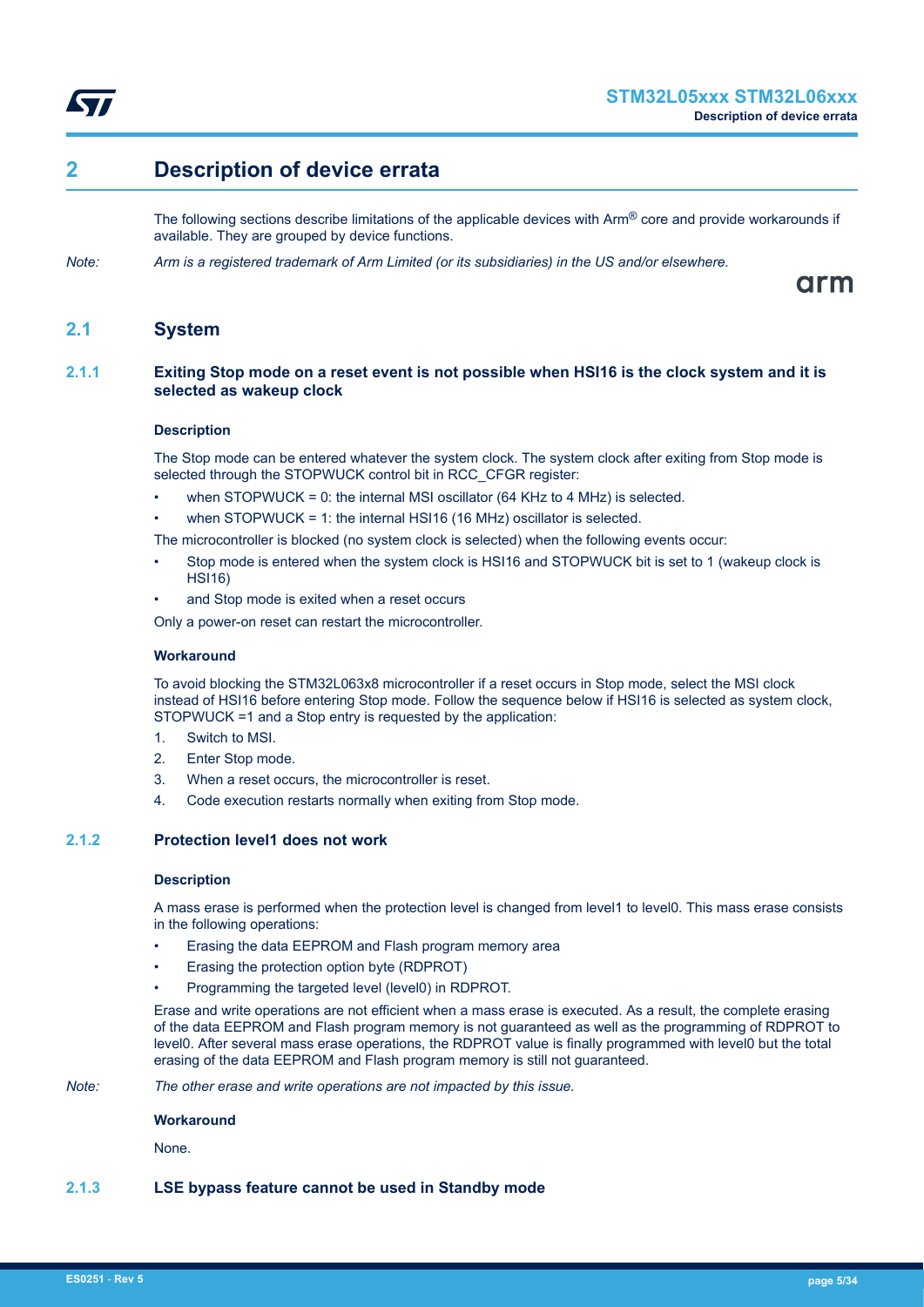<span id="page-5-0"></span>

# **Description**

The external clock selected in LSE bypass mode to drive the OSC32 IN pin is no more effective in Standby mode.

The LSE bypass mode is selected through LSEBYP and LSEON bits of RCC\_CSR register.

This issue does not occur when the LSE clock is switched on and configured to be used with an crystal or ceramic resonator (LSEBYP bit = 0 and LSEON bit = 1 in RCC\_CSR register).

#### **Workaround**

None.

# **2.1.4 Delay after an RCC peripheral clock enabling**

#### **Description**

A delay between an RCC peripheral clock enable and the effective peripheral enabling should be taken into account in order to manage the peripheral read/write from/to registers.

This delay depends on the peripheral mapping:

• If the peripheral is mapped on AHB: the delay should be equal to 1 AHB clock cycle after the clock enable bit is set in the hardware register.

For I/O peripheral, the delay should be equal to 1 AHB clock cycle after the clock enable bit is set in the hardware register (only applicable to write accesses).

If the peripheral is mapped on APB: No delay is necessary (no limitation).

# **Workaround**

- Enable the peripheral clock some time before the peripheral read/write register is required.
- For AHB peripheral (including I/O), insert a dummy read operation to the corresponding register.

# **2.1.5 Flash memory wakeup issue when waking up from Stop or Sleep with Flash in power-down mode**

#### **Description**

When an external wakeup event (EXTI) occurs in a narrow time window around low-power mode entry (Stop or Sleep mode with Flash memory in power-down state), the Flash wakeup time may be increased. As a result, the first data read or instruction fetch from Flash may be incorrect.

# **The probability that this issue occurs is very low since it may happen only during a very narrow time window.**

# **Workaround**

Three workarounds are available:

- Do not put the Flash memory module in power-down mode when entering Sleep or Low-power sleep modes.
- Before entering Stop mode by executing a WFI instruction from RAM, set the RUN PD bit in the FLASH\_ACR register. After exiting from Stop mode, the Flash memory is automatically powered ON and you can resume program execution from Flash memory. After wakeup, clear the RUN\_PD bit.
- Before entering Stop mode by executing WFI instruction from RAM, set the RUN\_PD bit in the FLASH\_ACR register and set the DS\_EE\_KOFF bit in PWR\_CR register. After resuming from Stop mode, the Flash memory stays in power-down mode. Wake-up the Flash memory by clearing FLASH\_ACR\_RUN\_PD bit and return to code execution.

#### **2.1.6 Unexpected system reset when waking up from Stop mode with regulator in low-power mode**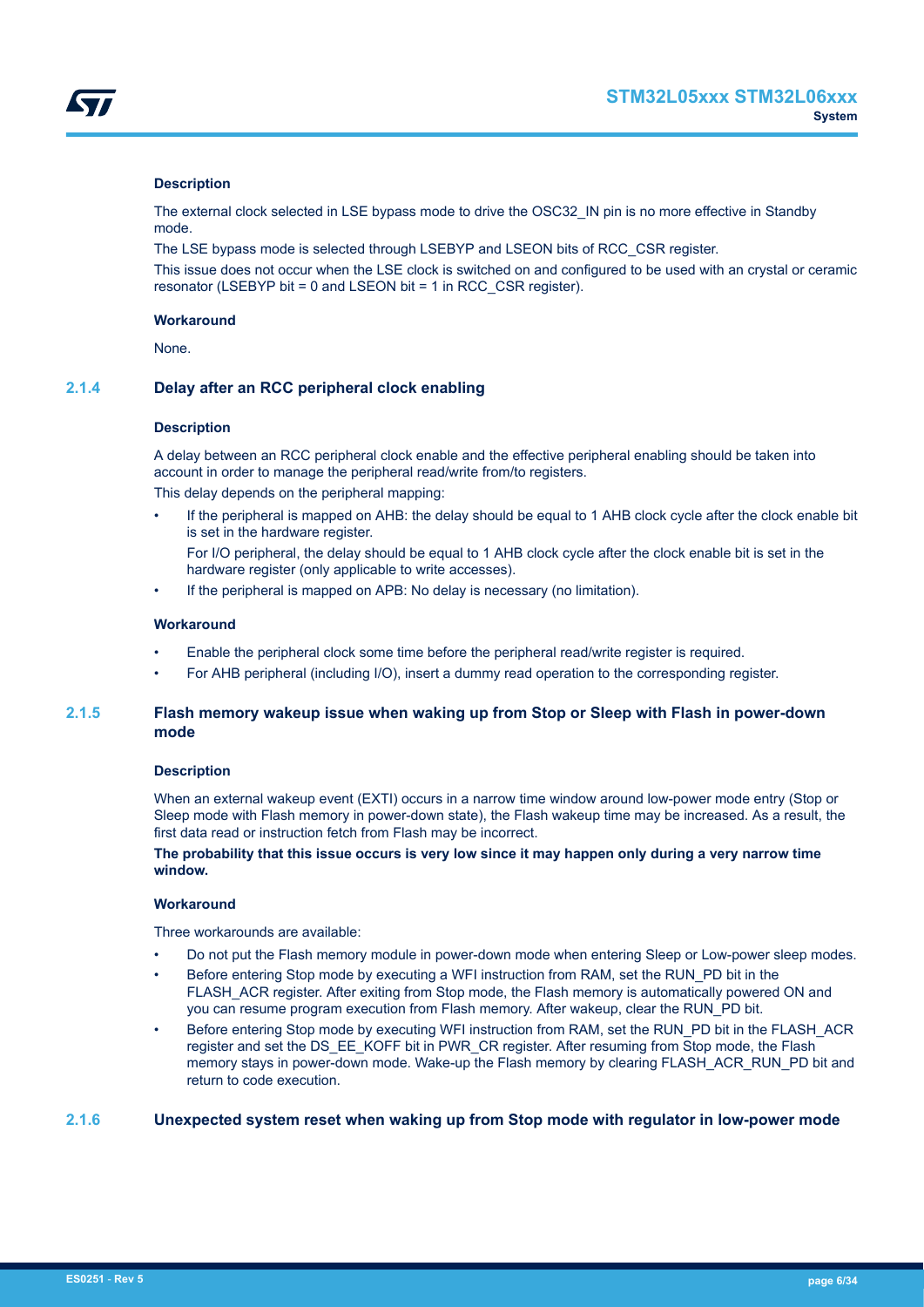<span id="page-6-0"></span>

### **Description**

When the device returns to Run mode after waking up from Stop mode while the internal voltage regulator is configured to switch to low-power mode in Stop mode (LPSDSR = 1 in PWR\_CR register), an unexpected system reset may occur if the following conditions are met:

- The internal regulator is set to Range 2 or Range 3 before entering Stop mode.
- $V<sub>DD</sub>$  power supply is below 2.7 V.

# **The probability that this issue occurs is very low since it may happen only for very narrow supply voltage windows which vary from one device to another.**

This reset is internal only and does not affect the NRST pin state and the flags in the Control/status register (RCC\_CSR).

# **Workaround**

Two workarounds are possible:

- Enter Stop mode with the internal voltage regulator set to main mode (LPSDSR=0 in PWR\_CR).
- Set the internal voltage regulator to Range1 before entering Stop mode.

# **2.1.7 I2C and USART cannot wake up the device from Stop mode**

### **Description**

When the microcontroller is in Stop mode with the regulator in low-power mode, an unexpected system reset may occur if the I2C or the USART attempts to wake up the device.

This limitation also impacts LPUART when the HSI16 is used as clock source instead of LSE.

This reset is internal only and does not affect the NRST pin state and the flags in the Control/status register (RCC\_CSR).

The lower the  $V_{DD}$  value, the more often this unpredictable behavior may occur.

#### **Workaround**

#### None.

It is recommended to avoid using the USART and I2C wakeup from Stop mode features. To disable them, keep WUPEN bit in I2C\_CR1 and UESM bit in USARTx\_CR1 at 0.

Two solutions are then possible to perform I2C or USART communications:

- Put the microcontroller in a mode different from Stop (or Standby mode) before initiating communications.
- Replace Stop mode with Stop mode plus regulator in main mode by keeping LPSDSR bit of PWR\_CR set to  $\Omega$

# **2.1.8 LDM, STM, PUSH and POP not allowed in IOPORT bus**

#### **Description**

The instructions Load Multiple (LM), Store Multiple (STM), PUSH and POP fail when the address points to the IOPORT bus memory area (address range = 0x5XXX XXXX).

# **Workaround**

None.

# **2.1.9 BOOT\_MODE bits do not reflect the selected boot mode**

# **Description**

The BOOT\_MODE[1:0] bits of the SYSCFG\_CFGR1 register remain set to '0' while they should reflect the boot mode selected by the boot pins.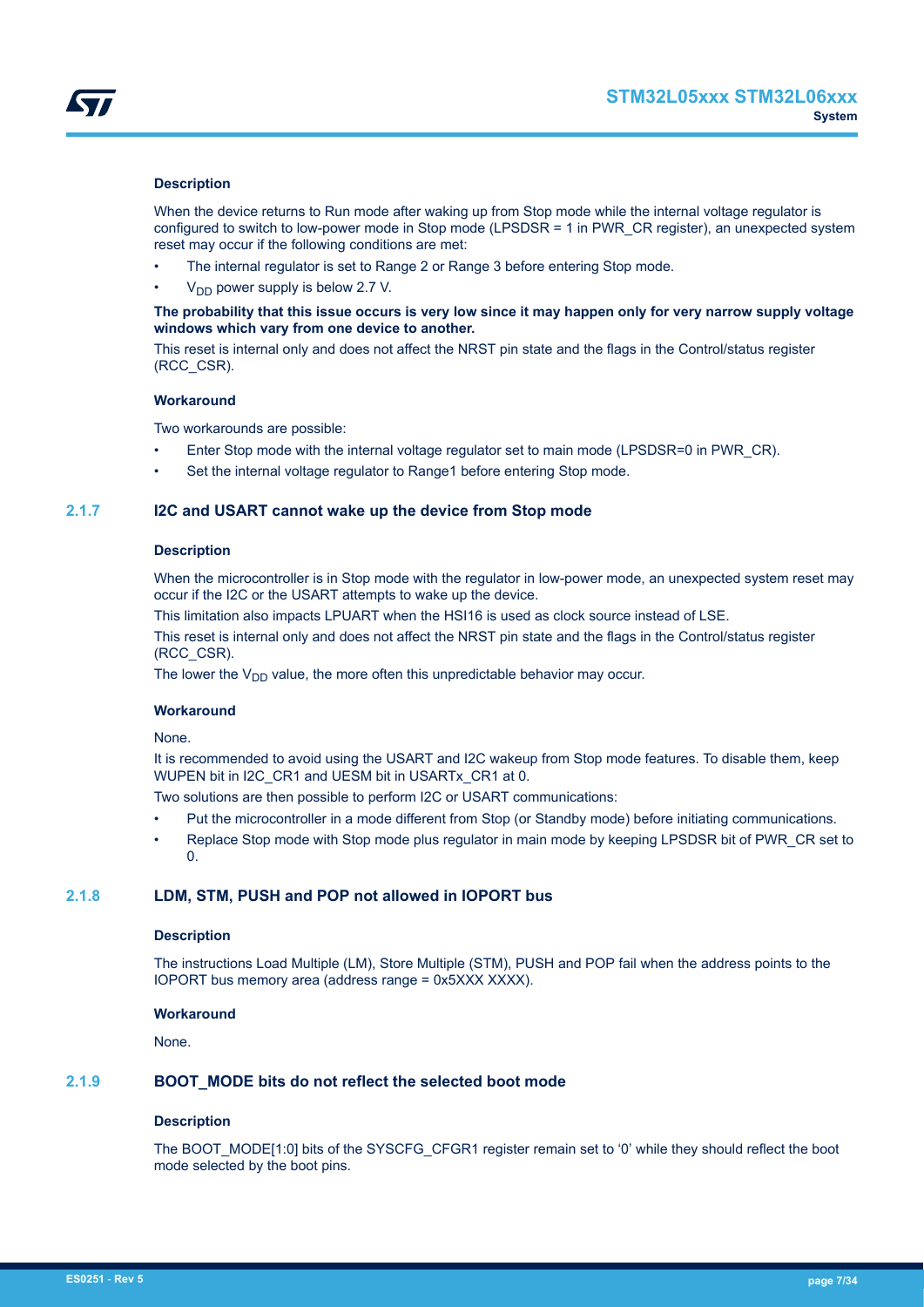### <span id="page-7-0"></span>**Workaround**

None.

# **2.2 GPIO**

# **2.2.1 Writing in byte mode to the GPIOx\_OTYPER register does not work**

# **Description**

The OTYPER[15:8] bits in GPIOx\_OTYPER register cannot be written in byte mode. This is valid for A, B, C, D and H ports.

However, the following operations are possible:

- OTYPER[15:8] bits can be written in half-word and word mode
- OTYPER[7:0] bits can be written in byte, half-word or word mode

# **Workaround**

Program GPIOx\_OTYPER bits in half-word or word mode.

# **2.2.2 PA4 and PA5 cannot be redirected to comparator 2 minus input**

# **Description**

PA4 and PA5 cannot be redirected to comparator 2 minus input. This is done by setting COMP2\_INN\_SEL bit of COMP2\_CSR register: when COMP2\_INN\_SEL = 010 or 011 (respectively PA4 or PA5), the negative input of the comparator 2 is left floating.

Only PA2, PB3, VREFINT, 1/2VREFINT, 1/4VREFINT and 3/4VREFINT can be selected as comparator 2 minus input.

*Note: The positive input of the comparator 2 is not impacted.*

#### **Workaround**

None.

# **2.2.3 PB14 output speed configuration interferes with PB13**

# **Description**

Two GPIOB\_OSPEEDR control bits (OSPEEDy[1:0], where y = 0 to 15) can be used to configure port B output speed.These bits are written by software (see Table 5).

#### **Table 5. Port B output speed configuration**

| OSPEEDRy $[1:0]$ y= 0 to 15 | Port output speed |
|-----------------------------|-------------------|
| 00                          | Very low speed    |
| 01                          | Low speed         |
| 10                          | Medium speed      |
| 11                          | High speed        |

When OSSPEED13[1] corresponding to PB13 is modified, OSSPEED14[1] of PB14 also changes. Refer to [Table 6](#page-8-0) for the corresponding truth table.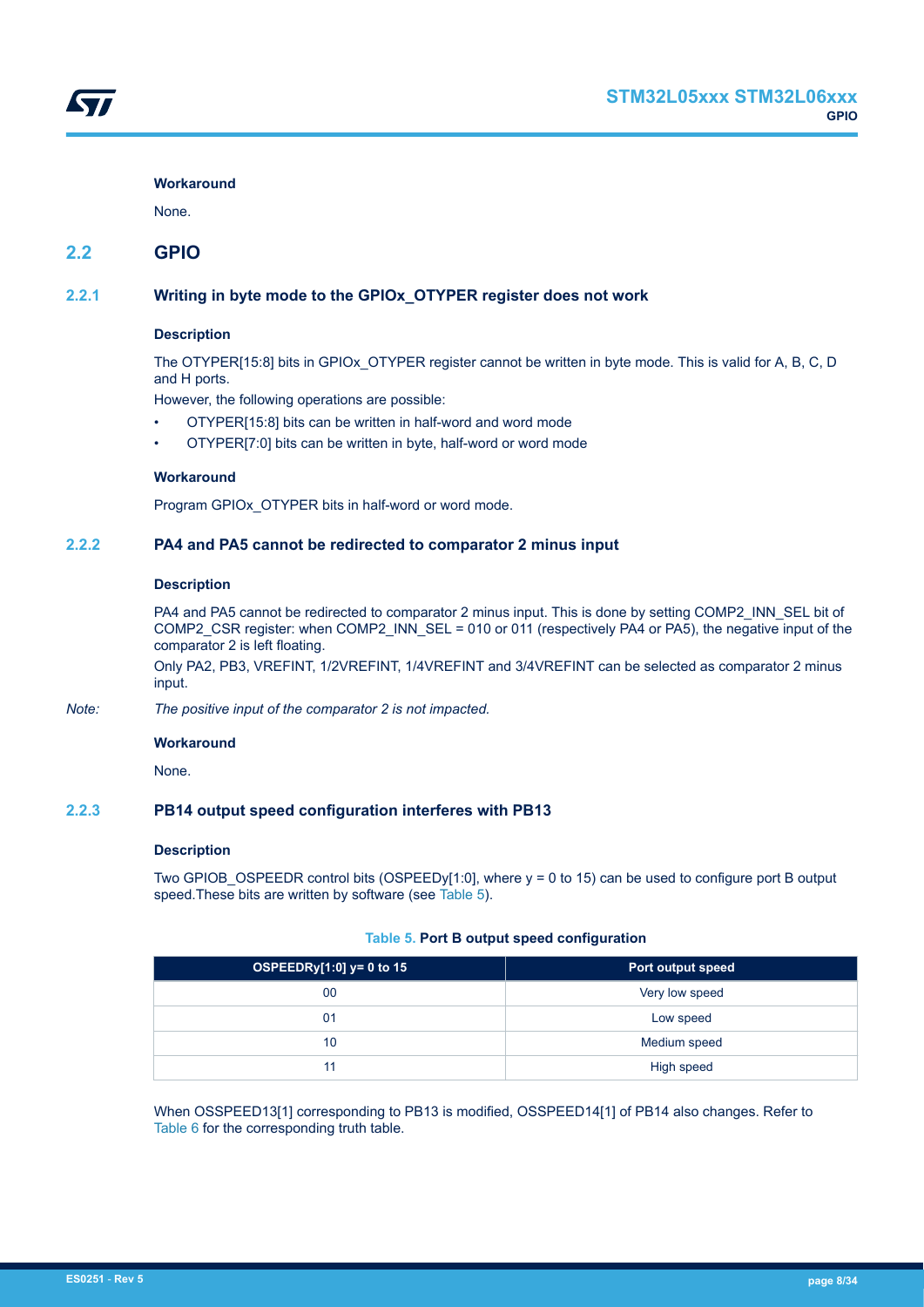# **Table 6. PB13/PB14 truth table**

<span id="page-8-0"></span>

| OSPEEDR13[1] / OSPEEDR14[0]                                             | PB14 I/O speed |
|-------------------------------------------------------------------------|----------------|
| 00                                                                      | Very low speed |
| $\mathbf{0}$ 1                                                          | Low speed      |
| 10                                                                      | Medium speed   |
| The values in pink shows OSPEED13[1] dependency versus<br>OSPEED14[1].1 | High speed     |

*Note: The values in bold shows OSPEED13[1] dependency versus OSPEED14[1].*

#### **Workaround**

None.

# **2.2.4 PB6 and PB7 AF1 alternate functions not available when LCD controller is enabled**

# **Description**

When the LCD controller is enabled, the following GPIOs cannot be used anymore for the following functions:

- PB6 as I2C1\_SCL
- PB7 as I2C1\_SDA

#### **Workaround**

None.

# **2.3 DMA**

# **2.3.1 DMA disable failure and error flag omission upon simultaneous transfer error and global flag clear**

#### **Description**

Upon a data transfer error in a DMA channel x, both the specific TEIFx and the global GIFx flags are raised and the channel x is normally automatically disabled. However, if in the same clock cycle the software clears the GIFx flag (by setting the CGIFx bit of the DMA\_IFCR register), the automatic channel disable fails and the TEIFx flag is not raised.

This issue does not occur with ST's HAL software that does not use and clear the GIFx flag when the channel is active.

### **Workaround**

Do not clear GIFx flags when the channel is active. Instead, use HTIFx, TCIFx, and TEIFx specific event flags and their corresponding clear bits.

# **2.3.2 Byte and half-word accesses not supported**

#### **Description**

Some reference manual revisions may wrongly state that the DMA registers are byte- and half-word-accessible. Instead, the DMA registers must always be accessed through aligned 32-bit words. Byte or half-word write accesses cause an erroneous behavior.

ST's low-level driver and HAL software only use aligned 32-bit accesses to the DMA registers.

This is a description inaccuracy issue rather than a product limitation.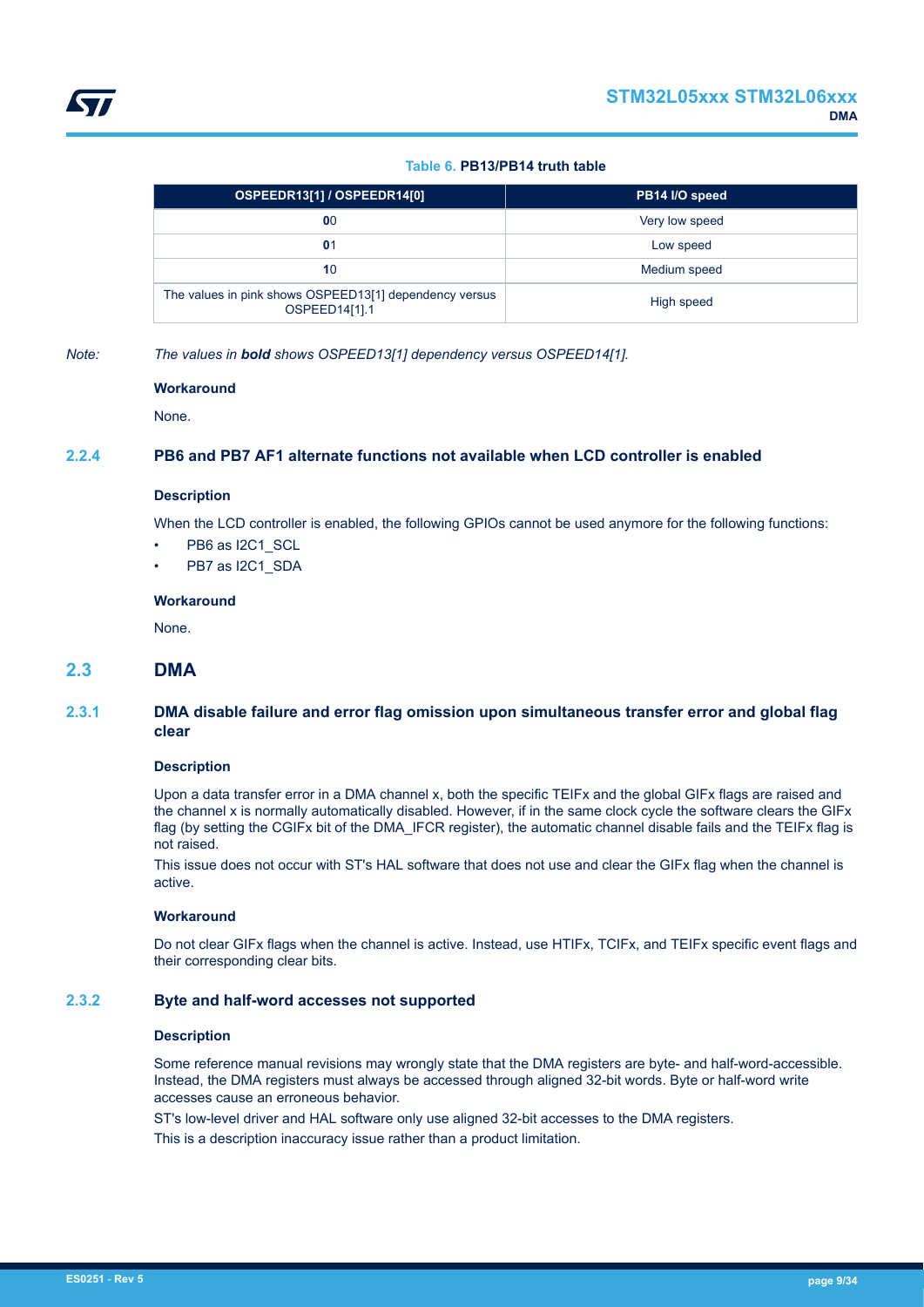<span id="page-9-0"></span>

# **Workaround**

No application workaround is required.

# **2.4 ADC**

# **2.4.1 Overrun flag is not set if EOC reset coincides with new conversion end**

#### **Description**

If the EOC flag is cleared by an ADC\_DR register read operation or by software during the same APB cycle in which the data from a new conversion are written in the ADC\_DR register, the overrun event duly occurs (which results in the loss of either current or new data) but the overrun flag (OVR) may stay low.

#### **Workaround**

Clear the EOC flag, by performing an ADC\_DR read operation or by software within less than one ADC conversion cycle period from the last conversion cycle end, in order to avoid the coincidence with the end of the new conversion cycle.

# **2.4.2 Writing ADC\_CFGR1 register while ADEN bit is set resets RES[1:0] bitfield**

#### **Description**

Modifying the ADC\_CFGR1 register while ADC is enabled (ADEN set in ADC\_CR) and no conversion is ongoing (ADSTART cleared in ADC\_CR) resets RES[1:0] to 00 whatever the bitfield previous value.

#### **Workaround**

Apply the following sequence:

- 1. Set ADDIS to disable the ADC, and wait until ADEN is cleared.
- 2. Program the ADC\_CFGR1 register according to the application requirements.
- 3. Set ADEN bit.

### **2.4.3 Out-of-threshold value is not detected in AWD1 Single mode**

# **Description**

AWD1 analog watchdog does not detect that the result of a converted channel has reached the programmed threshold when the ADC operates in Single mode, performs a sequence of conversions, and one of the converted channels other than the first one is monitored by the AWD1 analog watchdog.

#### **Workaround**

Apply one of the following measures:

- Use a conversion sequence of one single channel.
- Configure the monitored channel as the first one of the sequence.

# **2.4.4 ADC transfer curve issue at VREF+/2 when VREF+ < VDDA**

#### **Description**

When  $V_{REF+}$  is lower than  $V_{DDA}$ , and only in this case, the data MSB is forced to 1 just before  $V_{IN}$  reaches  $V_{RFF+}/2$ . As a result, the data transfer curve shows a discrepancy around  $V_{RFF+}/2$  (see [Figure 1\)](#page-10-0).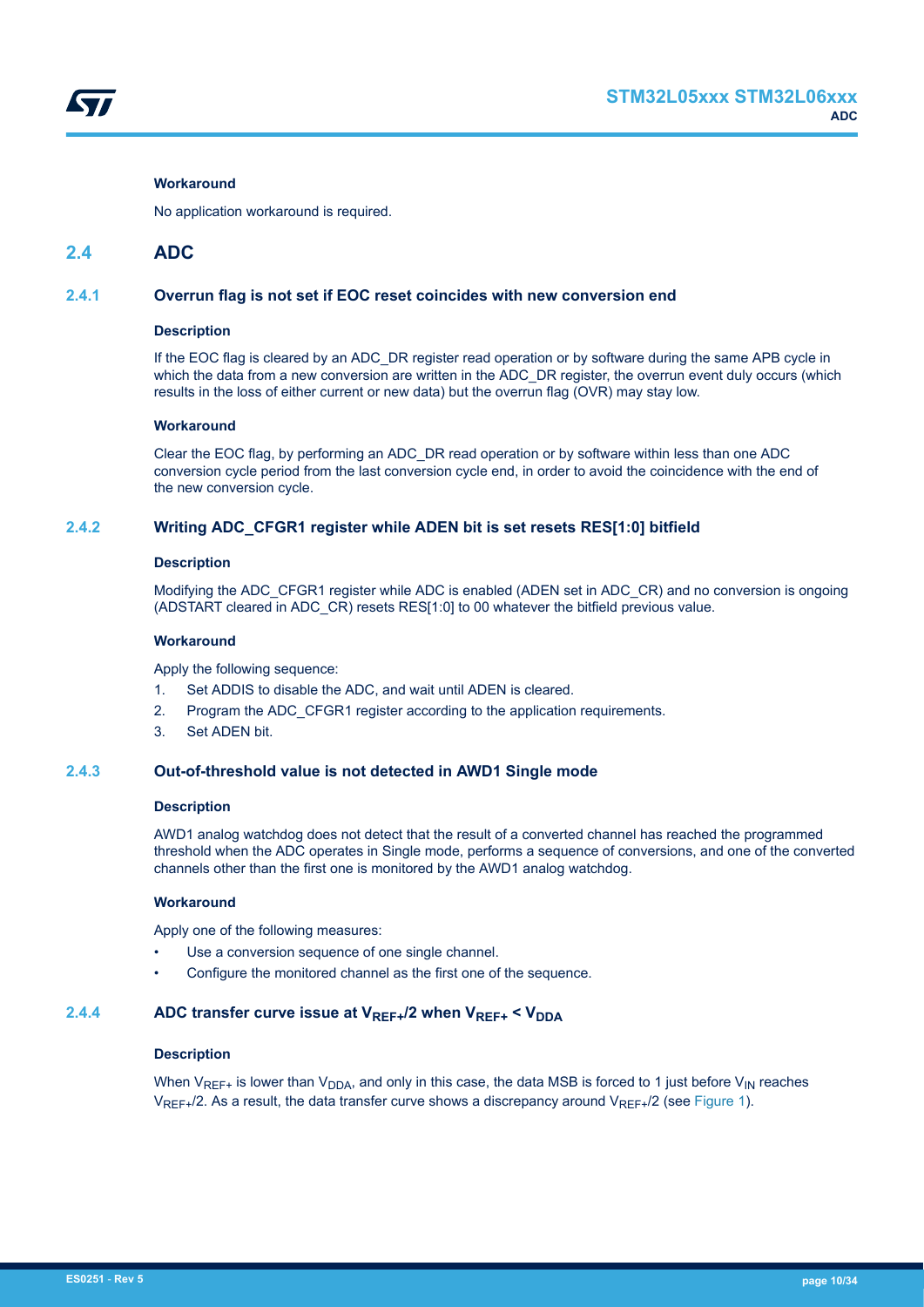**Figure 1. Data transfer curve**

<span id="page-10-0"></span>

1. The transfer curve behaves as expected when  $V_{\text{IN}}$  is strictly lower or higher that  $V_{\text{REF+}}/2$ .

#### **Workaround**

None.

# **2.4.5 Incorrect first ADC conversion result when delay between two consecutive conversions is too long**

#### **Description**

When the ADC performs the first conversion or when the delay between two consecutive ADC conversions is longer than 0.5 ms, the result of the conversion may be incorrect. The same issue occurs when the delay between the calibration and the first conversion is longer than 0.5 ms. This issue is independent from the status of ADEN bit in the control register (ADC\_CR).

#### **Workaround**

For the first conversion, or when the delay between two ADC conversions is longer than the limit specified above, perform two ADC consecutive conversions in single, scan or continuous mode:

- Dummy conversion of any ADC channel. This conversion should not be taken into account by the application.
- Conversion of the targeted channel that will be kept as the ADC result. Subsequent conversions do not need particular management unless the ADC conversion stops for more than 0.5 ms.

# **2.5 DAC**

# **2.5.1 DMA request not automatically cleared by clearing DMAEN**

#### **Description**

Upon an attempt to stop a DMA-to-DAC transfer, the DMA request is not automatically cleared by clearing the DAC channel bit of the DAC\_CR register (DMAEN) or by disabling the DAC clock.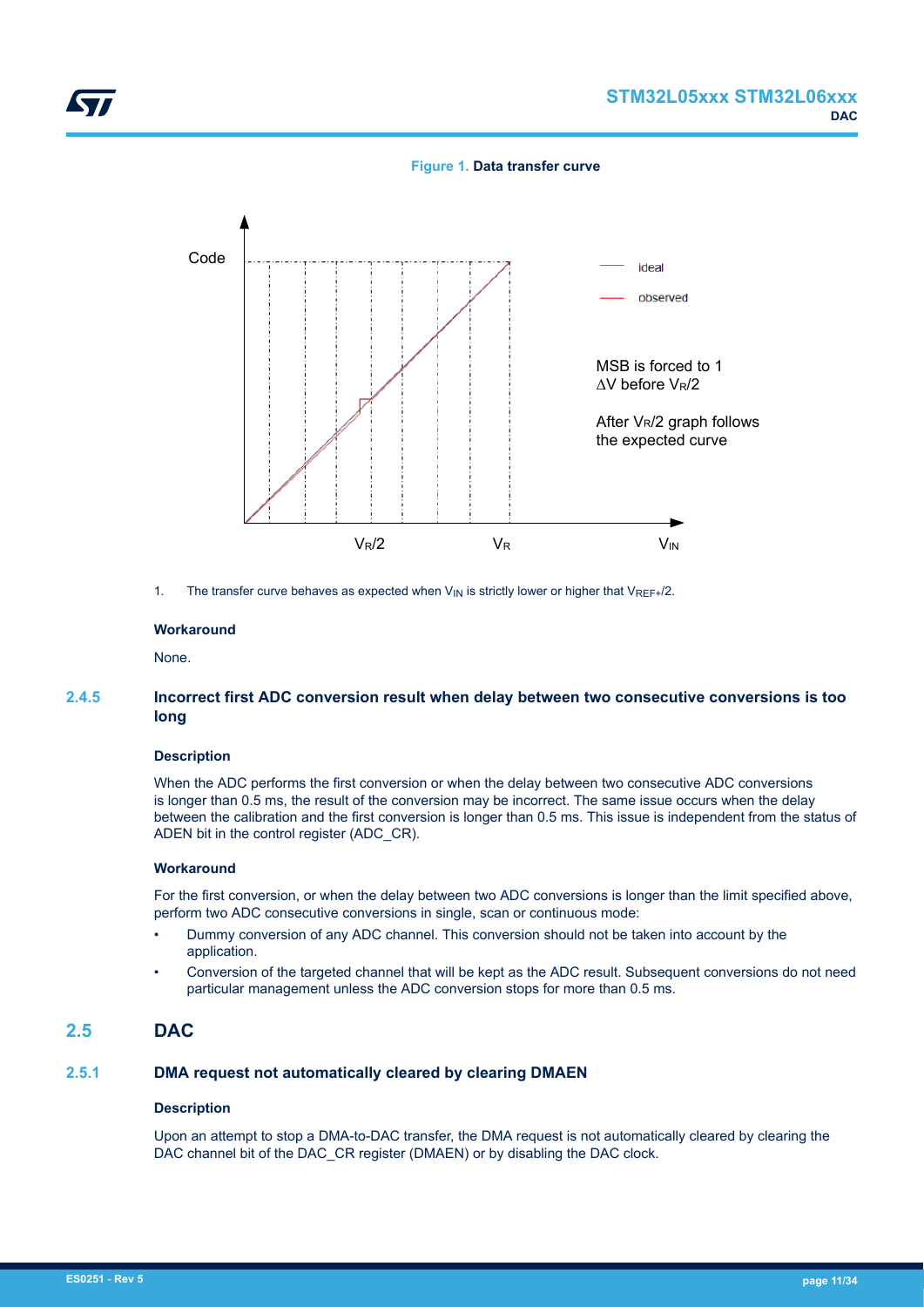<span id="page-11-0"></span>

If the application stops the DAC operation while the DMA request is pending, the request remains pending while the DAC is reinitialized and restarted, with the risk that a spurious DMA request is serviced as soon as the DAC is enabled again.

#### **Workaround**

Apply the following sequence to stop the current DMA-to-DAC transfer and restart the DAC:

- 1. Check if DMAUDR bit is set in DAC\_CR.
- 2. Clear the DAC channel DMAEN bit.
- 3. Disable the DAC clock.
- 4. Reconfigure the DAC, DMA and the triggers.
- 5. Restart the application.

# **2.5.2 DMA underrun flag not set when an internal trigger is detected on the clock cycle of the DMA request acknowledge**

#### **Description**

When the DAC channel operates in DMA mode (DMAEN of DAC CR register set), the DMA channel underrun flag (DMAUDR of DAC\_SR register) fails to rise upon an internal trigger detection if that detection occurs during the same clock cycle as a DMA request acknowledge. As a result, the user application is not informed that an underrun error occurred.

This issue occurs when software and hardware triggers are used concurrently to trigger DMA transfers.

#### **Workaround**

None.

# **2.6 COMP**

# **2.6.1 COMP1\_CSR and COMP2\_CSR lock bit reset by SYSCFGRST bit in RCC\_APB2RSTR register**

#### **Description**

When the SYSCFGRST bit of RCC\_APB2RSTR register is set, the COMP1\_CSR and COMP2\_CSR register contents are reset even if COMP1LOCK and COMP2LOCK bits are set in COMP1\_CSR and the COMP2\_CSR register, respectively.

#### **Workaround**

#### None.

For security reasons, it is recommended to avoid using SYSCFGRST bit of RCC\_APB2RSTR when COMP1LOCK and/or COMP2LOCK bits are set.

# **2.6.2 Output of comparator 2 cannot be internally connected to input 1 of low-power timer**

#### **Description**

The COMP2LPTIMIN1 bit (bit 13 of COMP2\_CSR register) which internally connects COMP2VALUE to the low-power timer (LPTIM) input 1 has no effect.

# **Workaround**

Connect COMP2\_OUT output to an external pin and configure LPTIM\_IN1 on an external pin, then connect both pins together externally.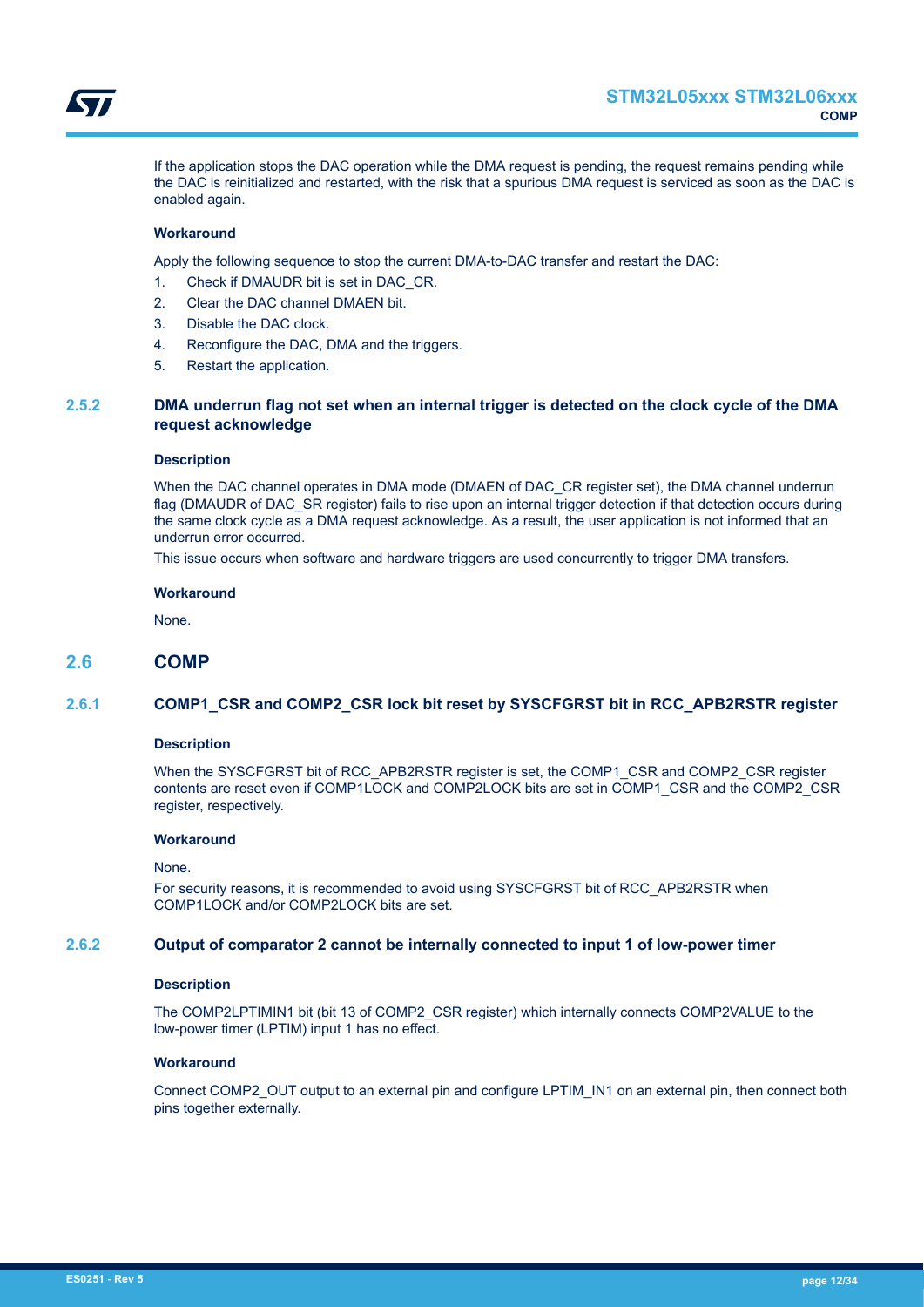# <span id="page-12-0"></span>**2.7 TSC**

# **2.7.1 Inhibited acquisition in short transfer phase configuration**

# **Description**

Some revisions of the reference manual may omit the information that the following configurations of the TSC\_CR register are forbidden:

- The PGPSC[2:0] bitfield set to 000 and the CTPL[3:0] bitfield to 0000 or 0001
- The PGPSC[2:0] bitfield set to 001 and the CTPL[3:0] bitfield to 0000

Failure to respect this restriction leads to an inhibition of the acquisition. This is a documentation inaccuracy issue rather than a product limitation.

#### **Workaround**

No application workaround is required.

# **2.7.2 Touch sensing channels not available in dynamic voltage range 3**

#### **Description**

The touch sensing controller, that manages capacitive sensing functionality, is not efficient when range 3 is selected as dynamic voltage scaling.

#### **Workaround**

To perform touch sensing detection in your application, select range 2 or 1 as dynamic voltage scaling.

# **2.8 RNG**

# **2.8.1 RNG clock error does not stop random numbers**

#### **Description**

Some revisions of the reference manual may contain the following wrong statements to ignore:

- If the RNG clock frequency is too low, the RNG stops generating random numbers.
- The RNG operates only when the CECS flag is set to 0.

This is a documentation issue rather than a device limitation.

#### **Workaround**

No application workaround is required or applicable.

# **2.9 TIM**

# **2.9.1 PWM re-enabled in automatic output enable mode despite of system break**

#### **Description**

In automatic output enable mode (AOE bit set in TIMx BDTR register), the break input can be used to do a cycle-by-cycle PWM control for a current mode regulation. A break signal (typically a comparator with a current threshold ) disables the PWM output(s) and the PWM is re-armed on the next counter period.

However, a system break (typically coming from the CSS Clock security System) is supposed to stop definitively the PWM to avoid abnormal operation (for example with PWM frequency deviation).

In the current implementation, the timer system break input is not latched. As a consequence, a system break indeed disables the PWM output(s) when it occurs, but PWM output(s) is (are) re-armed on the following counter period.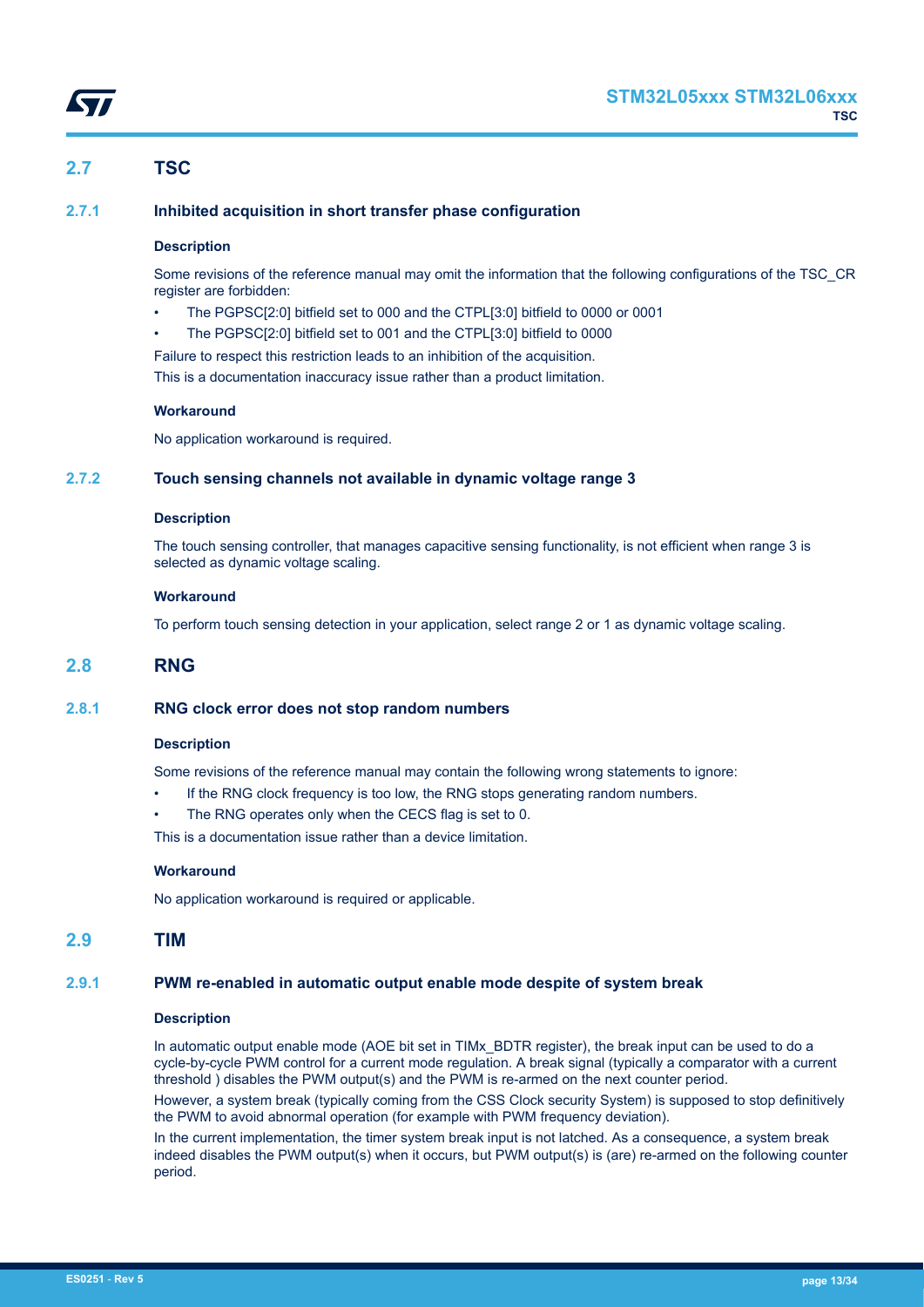### <span id="page-13-0"></span>**Workaround**

Preferably, implement control loops with the output clear enable function (OCxCE bit in the TIMx\_CCMR1/CCMR2 register), leaving the use of break circuitry solely for internal and/or external fault protection (AOE bit reset).

# **2.9.2 TRGO and TRGO2 trigger output failure**

#### **Description**

Some reference manual revisions may omit the following information.

The timers can be linked using ITRx inputs and TRGOx outputs. Additionally, the TRGOx outputs can be used as triggers for other peripherals (for example ADC). Since this circuitry is based on pulse generation, care must be taken when initializing master and slave peripherals or when using different master/slave clock frequencies:

- If the master timer generates a trigger output pulse on TRGOx prior to have the destination peripheral clock enabled, the triggering system may fail.
- If the frequency of the destination peripheral is modified on-the-fly (clock prescaler modification), the triggering system may fail.

As a conclusion, the clock of the slave timer or slave peripheral must be enabled prior to receiving events from the master timer, and must not be changed on-the-fly while triggers are being received from the master timer. This is a documentation issue rather than a product limitation.

#### **Workaround**

No application workaround is required or applicable as long as the application handles the clock as indicated.

### **2.9.3 Consecutive compare event missed in specific conditions**

#### **Description**

Every match of the counter (CNT) value with the compare register (CCR) value is expected to trigger a compare event. However, if such matches occur in two consecutive counter clock cycles (as consequence of the CCR value change between the two cycles), the second compare event is missed for the following CCR value changes:

- in edge-aligned mode, from ARR to 0:
	- first compare event: CNT = CCR = ARR
	- second (missed) compare event: CNT = CCR = 0
- in center-aligned mode while up-counting, from ARR-1 to ARR (possibly a new ARR value if the period is also changed) at the crest (that is, when TIMx  $RCR = 0$ ):
	- first compare event:  $CNT = CCR = (ARR-1)$
	- second (missed) compare event: CNT = CCR = ARR
- in center-aligned mode while down-counting, from 1 to 0 at the valley (that is, when TIMx  $RCR = 0$ ):
	- first compare event:  $CNT = CCR = 1$
	- second (missed) compare event: CNT = CCR = 0

This typically corresponds to an abrupt change of compare value aiming at creating a timer clock single-cyclewide pulse in toggle mode.

As a consequence:

- In toggle mode, the output only toggles once per counter period (squared waveform), whereas it is expected to toggle twice within two consecutive counter cycles (and so exhibit a short pulse per counter period).
- In center mode, the compare interrupt flag does note rise and the interrupt is not generated.

*Note: The timer output operates as expected in modes other than the toggle mode.*

#### **Workaround**

None.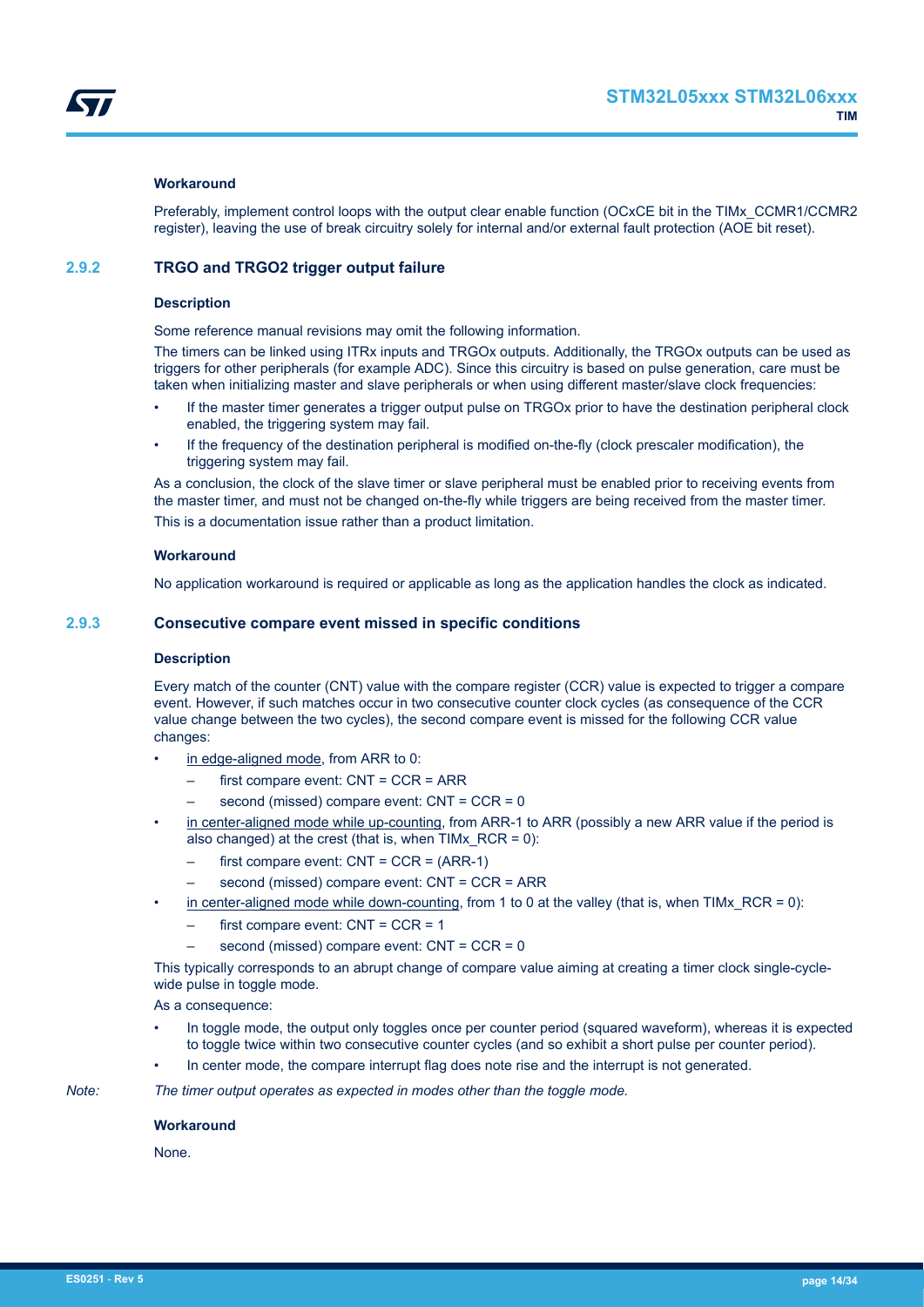<span id="page-14-0"></span>

# **2.9.4 Output compare clear not working with external counter reset**

#### **Description**

The output compare clear event (ocref clr) is not correctly generated when the timer is configured in the following slave modes: Reset mode, Combined reset + trigger mode, and Combined gated + reset mode.

The PWM output remains inactive during one extra PWM cycle if the following sequence occurs:

- 1. The output is cleared by the ocref clr event.
- 2. The timer reset occurs before the programmed compare event.

#### **Workaround**

Apply one of the following measures:

- Use BKIN (or BKIN2 if available) input for clearing the output, selecting the Automatic output enable mode  $(AOE = 1)$ .
- Mask the timer reset during the PWM ON time to prevent it from occurring before the compare event (for example with a spare timer compare channel open-drain output connected with the reset signal, pulling the timer reset line down).

# **2.10 LPTIM**

#### **2.10.1 Device may remain stuck in LPTIM interrupt when entering Stop mode**

#### **Description**

This limitation occurs when disabling the low-power timer (LPTIM).

When the user application clears the ENABLE bit in the LPTIM\_CR register within a small time window around one LPTIM interrupt occurrence, then the LPTIM interrupt signal used to wake up the device from Stop mode may be frozen in active state. Consequently, when trying to enter Stop mode, this limitation prevents the device from entering low-power mode and the firmware remains stuck in the LPTIM interrupt routine.

This limitation applies to all Stop modes and to all instances of the LPTIM. Note that the occurrence of this issue is very low.

# **Workaround**

In order to disable a low power timer (LPTIMx) peripheral, do not clear its ENABLE bit in its respective LPTIM\_CR register. Instead, reset the whole LPTIMx peripheral via the RCC controller by setting and resetting its respective LPTIMxRST bit in RCC\_APByRSTRz register.

# **2.10.2 Device may remain stuck in LPTIM interrupt when clearing event flag**

#### **Description**

This limitation occurs when the LPTIM is configured in interrupt mode (at least one interrupt is enabled) and the software clears any flag in LPTIM\_ISR register by writing its corresponding bit in LPTIM\_ICR register. If the interrupt status flag corresponding to a disabled interrupt is cleared simultaneously with a new event detection, the set and clear commands might reach the APB domain at the same time, leading to an asynchronous interrupt signal permanently stuck high.

This issue can occur either during an interrupt subroutine execution (where the flag clearing is usually done), or outside an interrupt subroutine.

Consequently, the firmware remains stuck in the LPTIM interrupt routine, and the device cannot enter Stop mode.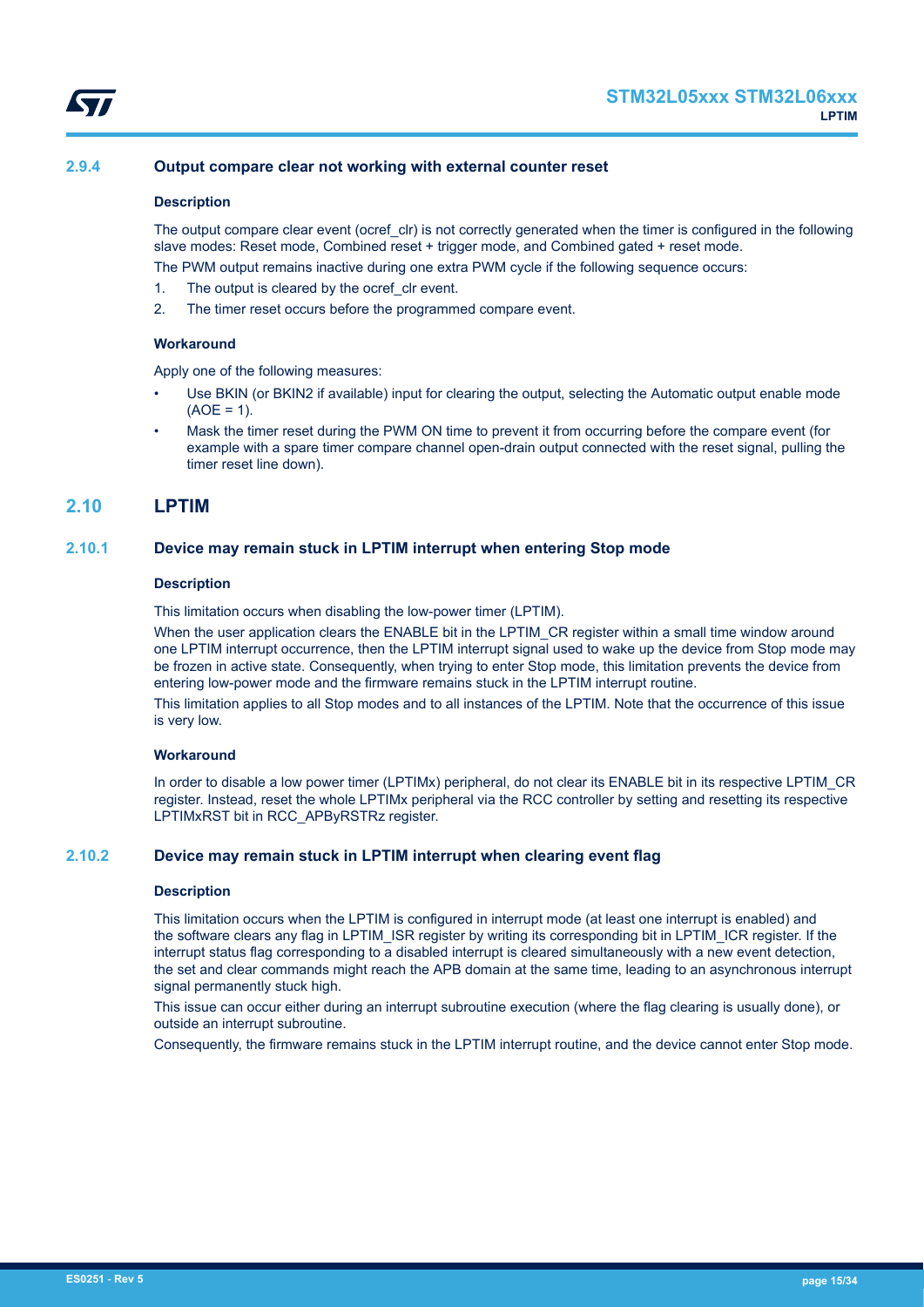<span id="page-15-0"></span>

### **Workaround**

To avoid this issue, it is strongly advised to follow the recommendations listed below:

- Clear the flag only when its corresponding interrupt is enabled in the interrupt enable register.
- If for specific reasons, it is required to clear some flags that have corresponding interrupt lines disabled in the interrupt enable register, it is recommended to clear them during the current subroutine prior to those which have corresponding interrupt line enabled in the interrupt enable register.
- Flags must not be cleared outside the interrupt subroutine.

*Note: The proper clear sequence is already implemented in the HAL\_LPTIM\_IRQHandler in the STM32Cube.*

# **2.10.3 LPTIM events and PWM output are delayed by 1 kernel clock cycle**

#### **Description**

The compare match event (CMPM), auto reload match event (ARRM), PWM output level and interrupts are updated with a delay of one kernel clock cycle.

Consequently, it is not possible to generate PWM with a duty cycle of 0% or 100%.

The following waveform gives the example of PWM output mode and the effect of the delay:



#### **Workaround**

Set the compare value to the desired value minus 1. For instance in order to generate a compare match when LPTM  $CNT = 0x08$ , set the compare value to 0x07.

# **2.11 RTC and TAMP**

### **2.11.1 Spurious tamper detection when disabling the tamper channel**

#### **Description**

If the tamper detection is configured for detecting on the falling edge event (TAMPFLT = 00 and TAMPxTRG = 1) and if the tamper event detection is disabled when the tamper pin is at high level, a false tamper event is detected.

#### **Workaround**

None.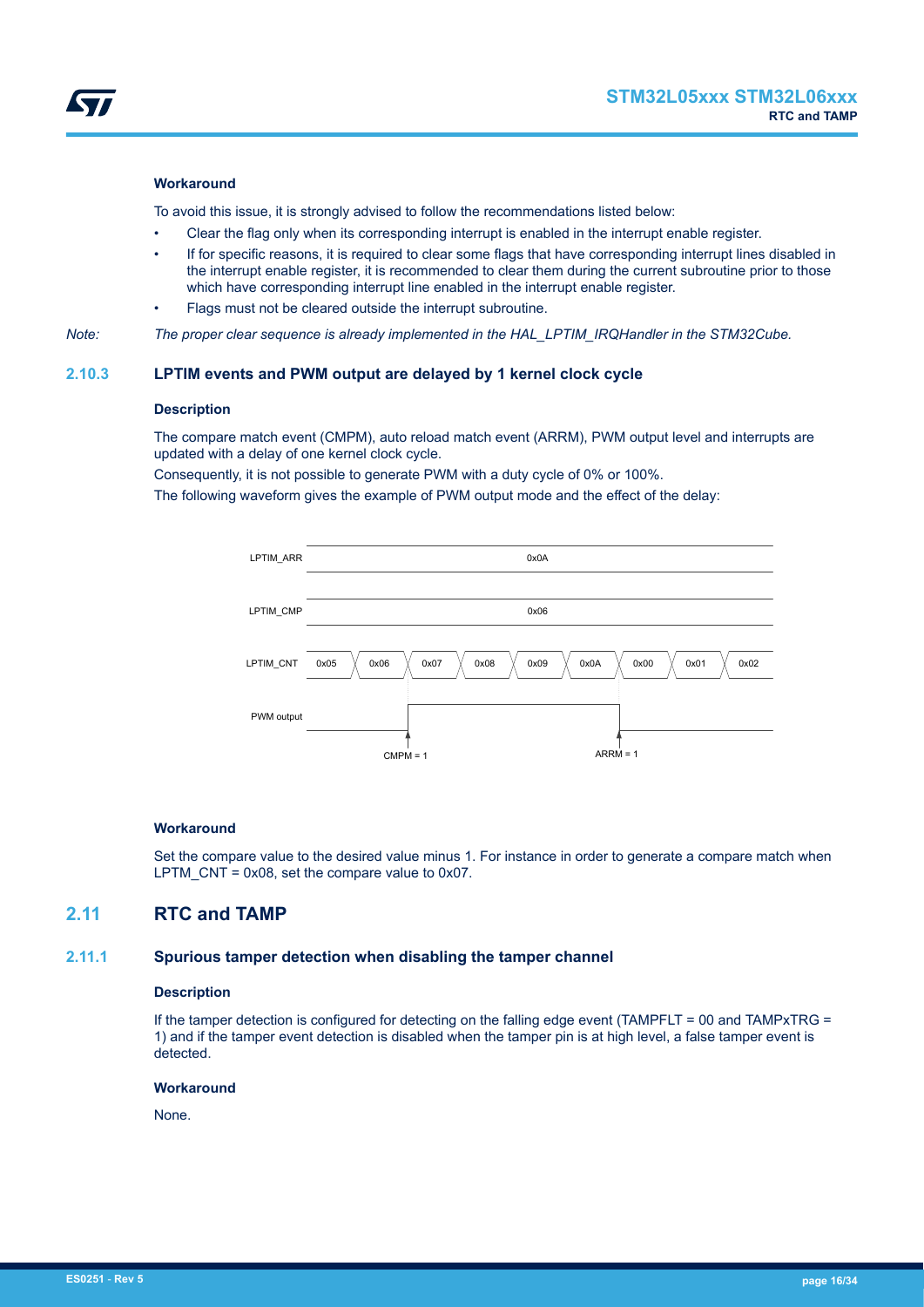<span id="page-16-0"></span>

# **2.11.2 RTC calendar registers are not locked properly**

### **Description**

When reading the calendar registers with BYPSHAD = 0, the RTC\_TR and RTC\_DR registers may not be locked after reading the RTC\_SSR register. This happens if the read operation is initiated one APB clock period before the shadow registers are updated. This can result in a non-consistency of the three registers. Similarly, the RTC\_DR register can be updated after reading the RTC\_TR register instead of being locked.

### **Workaround**

Apply one of the following measures:

- use BYPSHAD = 1 mode (bypass shadow registers), or
- if BYPSHAD = 0, read SSR again after reading SSR/TR/DR to confirm that SSR is still the same, otherwise read the values again.

# **2.11.3 RTC interrupt can be masked by another RTC interrupt**

#### **Description**

One RTC interrupt request can mask another RTC interrupt request if they share the same EXTI configurable line. For example, interrupt requests from Alarm A and Alarm B or those from tamper and timestamp events are OR-ed to the same EXTI line (refer to the *EXTI line connections* table in the *Extended interrupt and event controller (EXTI)* section of the reference manual).

The following code example and figure illustrate the failure mechanism: The Alarm A event is lost (fails to generate interrupt) as it occurs in the failure window, that is, after checking the Alarm A event flag but before the effective clear of the EXTI interrupt flag by hardware. The effective clear of the EXTI interrupt flag is delayed with respect to the software instruction to clear it.

#### Alarm interrupt service routine:

```
void RTC_Alarm_IRQHandler(void)
{
     CLEAR ALARM EXTI(); /* Clear the EXTI line flag for RTC alarms*/
     If(ALRAF) \overline{A} Check if Alarm A triggered ISR */
      {
          CLEAR FLAG(ALRAF); /* Clear the Alarm A interrupt pending bit */
          PROCESS AlarmAEvent(); /* Process Alarm A event */
\left\{\begin{array}{cc} 1 & 1 \\ 1 & 1 \end{array}\right\} If(ALRBF) /* Check if Alarm B triggered ISR */
      {
          CLEAR FLAG(ALRBF); /* Clear the Alarm B interrupt pending bit */
          PROCESS AlarmBEvent(); /* Process Alarm B event */
\left\{\begin{array}{cc} 1 & 1 \\ 1 & 1 \end{array}\right\}}
```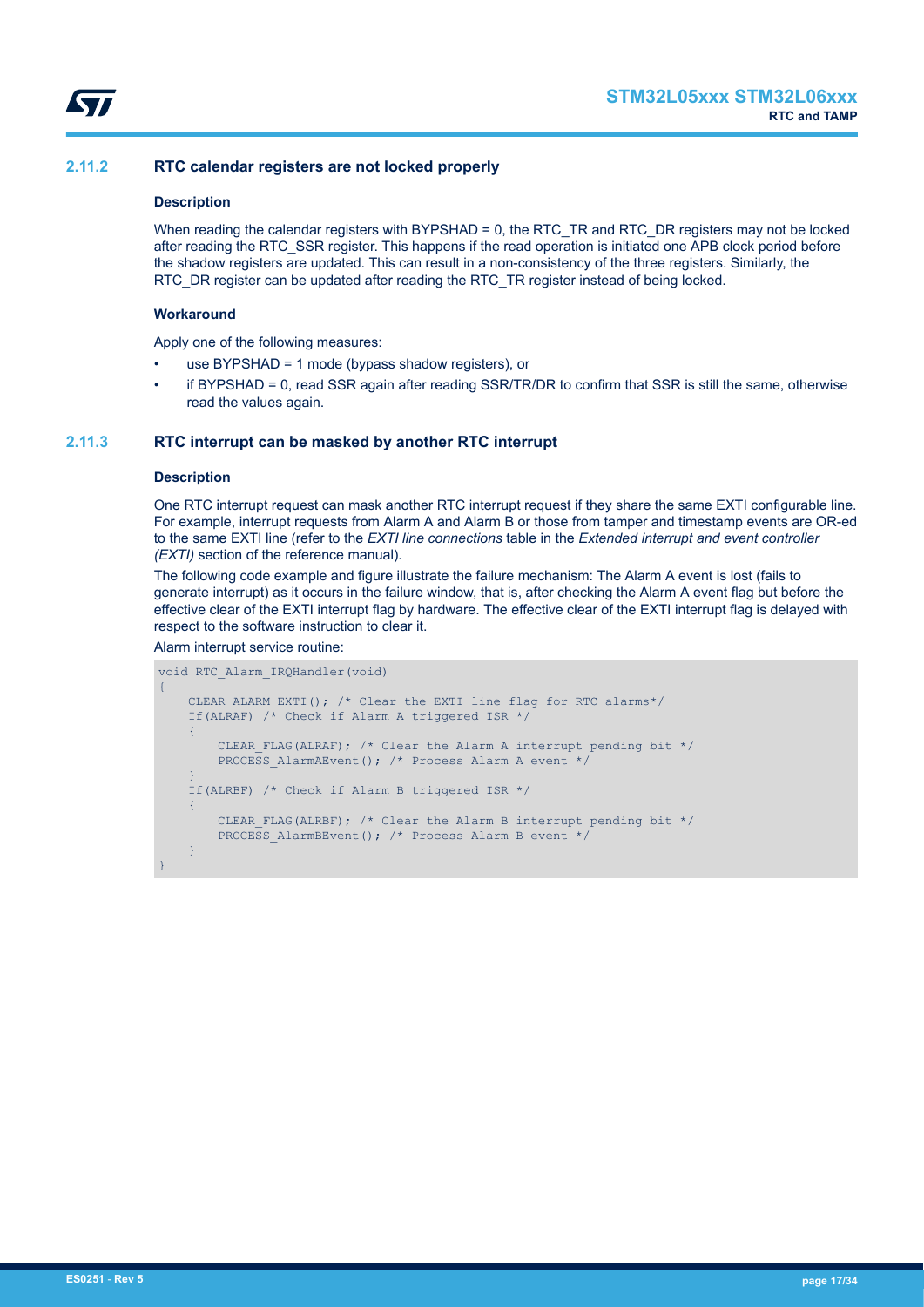# **Figure 2. Masked RTC interrupt**

<span id="page-17-0"></span>

# **Workaround**

In the interrupt service routine, apply three consecutive event flag ckecks - source one, source two, and source one again, as in the following code example:

```
void RTC_Alarm_IRQHandler(void)
{
     CLEAR_ALARM_EXTI(); /* Clear the EXTI's line Flag for RTC Alarm */
     If(ALRAF) /* Check if AlarmA triggered ISR */
    \left\{ \right.CLEAR FLAG(ALRAF); /* Clear the AlarmA interrupt pending bit */
        PROCESS AlarmAEvent(); /* Process AlarmA Event */
     }
     If(ALRBF) /* Check if AlarmB triggered ISR */
     {
        CLEAR FLAG(ALRBF); /* Clear the AlarmB interrupt pending bit */
        PROCESS AlarmBEvent(); /* Process AlarmB Event */
     }
     If(ALRAF) /* Check if AlarmA triggered ISR */
     {
        CLEAR FLAG(ALRAF); /* Clear the AlarmA interrupt pending bit */
        PROCESS AlarmAEvent(); /* Process AlarmA Event */
\longrightarrow}
```
# **2.11.4 Calendar initialization may fail in case of consecutive INIT mode entry**

#### **Description**

If the INIT bit of the RTC\_ISR register is set between one and two RTCCLK cycles after being cleared, the INITF flag is set immediately instead of waiting for synchronization delay (which should be between one and two RTCCLK cycles), and the initialization of registers may fail.

Depending on the INIT bit clearing and setting instants versus the RTCCLK edges, it can happen that, after being immediately set, the INITF flag is cleared during one RTCCLK period then set again. As writes to calendar registers are ignored when INITF is low, a write during this critical period might result in the corruption of one or more calendar registers.

#### **Workaround**

After existing the initialization mode, clear the BYPSHAD bit (if set) then wait for RSF to rise, before entering the initialization mode again.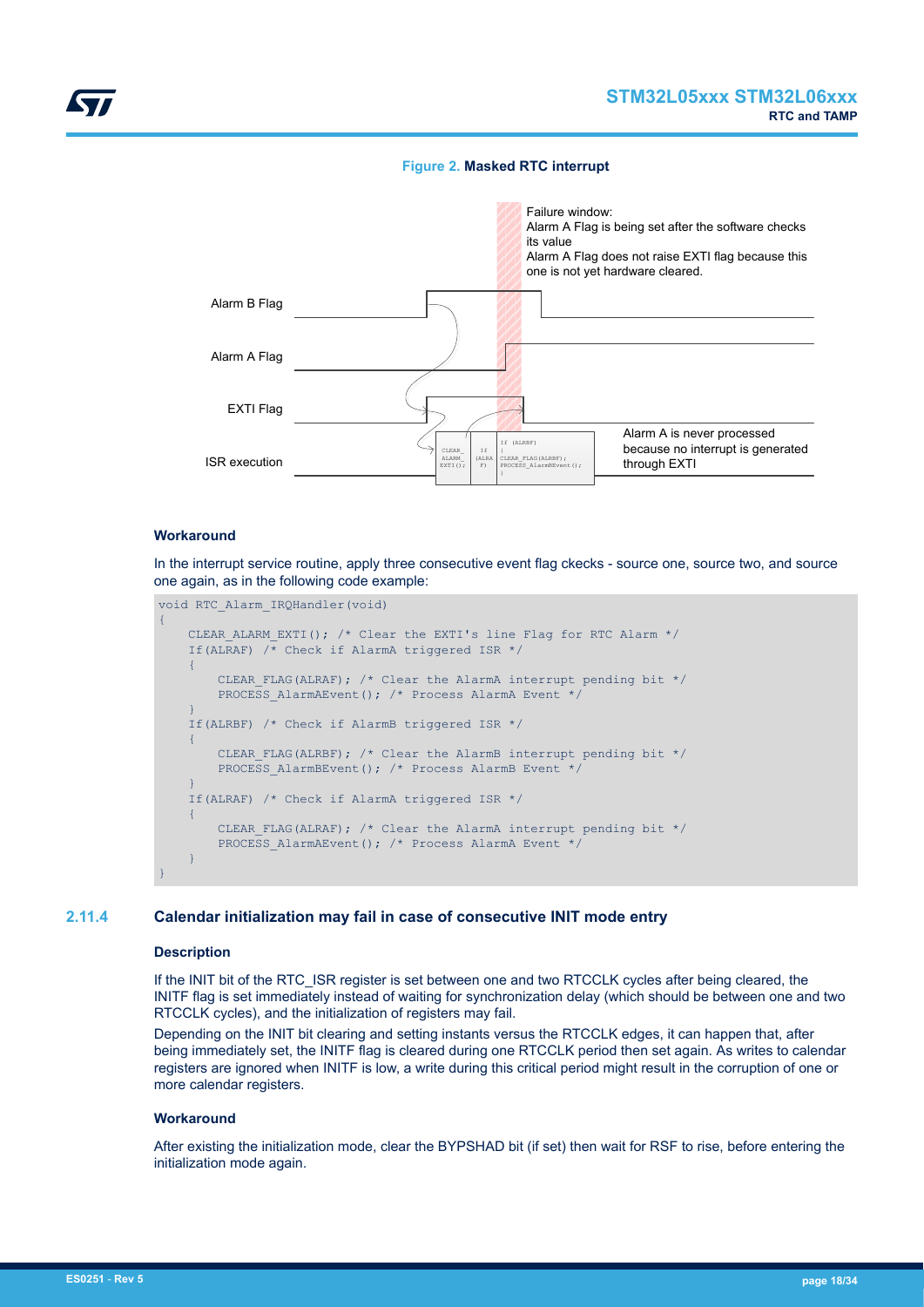<span id="page-18-0"></span>

*Note: It is recommended to write all registers in a single initialization session to avoid accumulating synchronization delays.*

# **2.11.5 Alarm flag may be repeatedly set when the core is stopped in debug**

#### **Description**

When the core is stopped in debug mode, the clock is supplied to subsecond RTC alarm downcounter even though the device is configured to stop the RTC in debug.

As a consequence, when the subsecond counter is used for alarm condition (the MASKSS[3:0] bitfield of the RTC\_ALRMASSR and/or RTC\_ALRMBSSR register set to a non-zero value) and the alarm condition is met just before entering a breakpoint or printf, the ALRAF and/or ALRBF flag of the RTC\_SR register is repeatedly set by hardware during the breakpoint or printf, which makes any tentative to clear the flag(s) ineffective.

#### **Workaround**

None.

# **2.11.6 Detection of a tamper event occurring before enabling the tamper detection is not supported in edge detection mode**

#### **Description**

When the tamper detection is enabled in edge detection mode (TAMPFLT=00):

- When TAMPxTRG=0 (rising edge detection): if the tamper input is already high before enabling the tamper detection, the tamper event may or may not be detected when enabling the tamper detection. The probability to detect it increases with the APB frequency.
- When TAMPxTRG=1 (falling edge detection): if the tamper input is already low before enabling the tamper detection, the tamper event is not detected when enabling the tamper detection.

#### **Workaround**

The I/O state should be checked by software in the GPIO registers, just after enabling the tamper detection and before writing sensitive values in the backup registers, in order to ensure that no active edge occurred before enabling the tamper event detection.

# **2.12 I2C**

# **2.12.1 10-bit master mode: new transfer cannot be launched if first part of the address is not acknowledged by the slave**

#### **Description**

An I<sup>2</sup>C-bus master generates STOP condition upon non-acknowledge of I<sup>2</sup>C address that it sends. This applies to 7-bit address as well as to each byte of 10-bit address.

When the MCU set as  $1^2C$ -bus master transmits a 10-bit address of which the first byte (5-bit header + 2 MSBs of the address + direction bit) is not acknowledged, the MCU duly generates STOP condition but it then cannot start any new I<sup>2</sup>C-bus transfer. In this spurious state, the NACKF flag of the I2C\_ISR register and the START bit of the I2C CR2 register are both set, while the START bit should normally be cleared.

#### **Workaround**

In 10-bit-address master mode, if both NACKF flag and START bit get simultaneously set, proceed as follows:

- 1. Wait for the STOP condition detection (STOPF = 1 in I2C\_ISR register).
- 2. Disable the I2C peripheral.
- 3. Wait for a minimum of three APB cycles.
- 4. Enable the I2C peripheral again.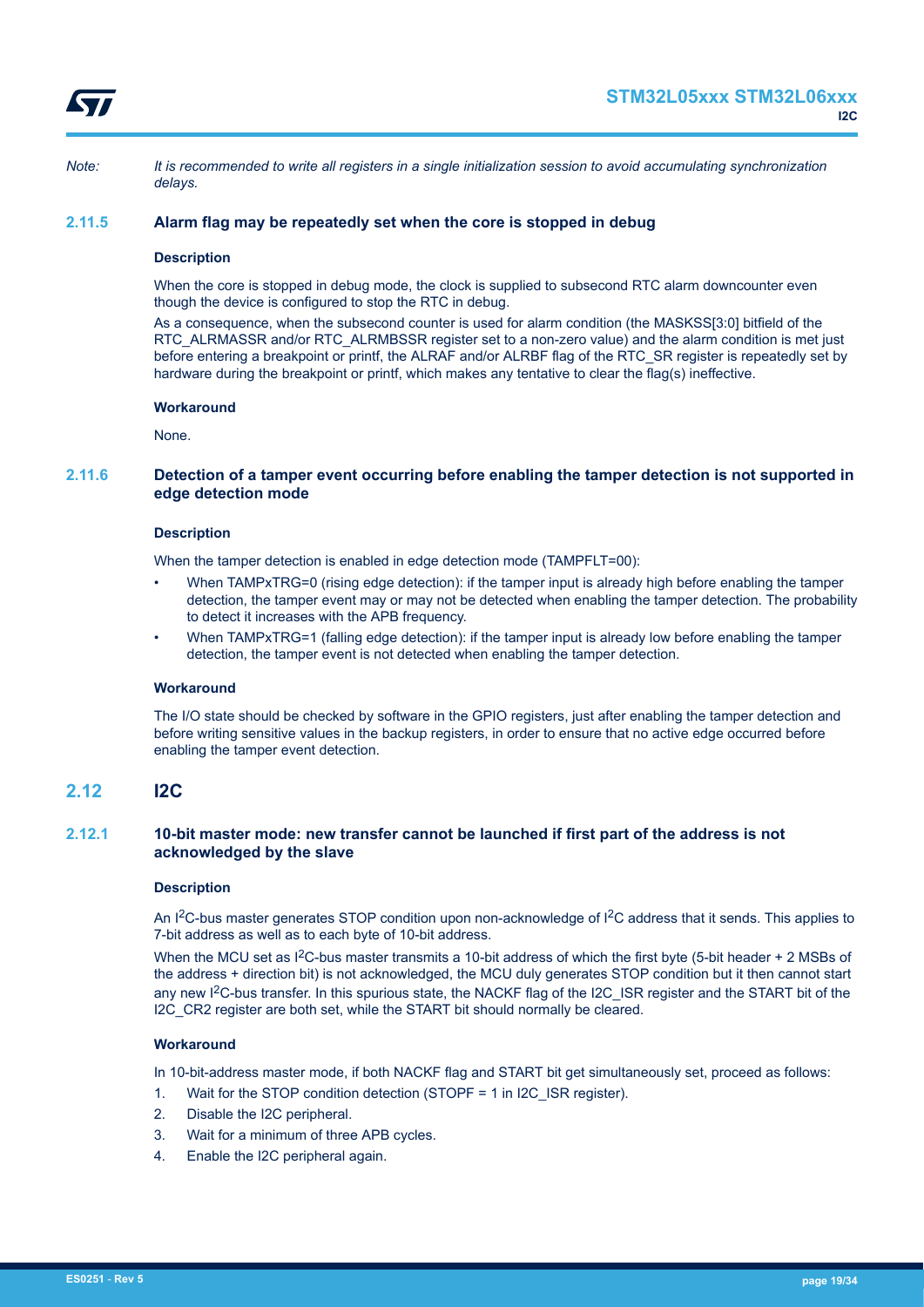# <span id="page-19-0"></span>**2.12.2 Wrong behavior in Stop mode**

#### **Description**

The correct use of the I2C peripheral is to disable it (PE = 0) before entering Stop mode, and re-enable it when back in Run mode.

Some reference manual revisions may omit this information.

Failure to respect the above while the MCU operating as slave or as master in multi-master topology enters Stop mode during a transfer ongoing on the I<sup>2</sup>C-bus may lead to the following:

- 1. BUSY flag is wrongly set when the MCU exits Stop mode. This prevents from initiating a transfer in master mode, as the START condition cannot be sent when BUSY is set.
- 2. If clock stretching is enabled (NOSTRETCH = 0), the SCL line is pulled low by I2C and the transfer stalled as long as the MCU remains in Stop mode.

The occurrence of such condition depends on the timing configuration, peripheral clock frequency, and I <sup>2</sup>C-bus frequency.

This is a description inaccuracy issue rather than a product limitation.

#### **Workaround**

No application workaround is required.

# **2.12.3 Wrong data sampling when data setup time (tSU;DAT) is shorter than one I2C kernel clock period**

#### **Description**

The I<sup>2</sup>C-bus specification and user manual specify a minimum data setup time ( $t_{\text{SU:DAT}}$ ) as:

- 250 ns in Standard mode
- 100 ns in Fast mode
- 50 ns in Fast mode Plus

The device does not correctly sample the I<sup>2</sup>C-bus SDA line when  $t_{\text{SU;DAT}}$  is smaller than one I2C kernel clock (I2C-bus peripheral clock) period: the previous SDA value is sampled instead of the current one. This can result in a wrong receipt of slave address, data byte, or acknowledge bit.

#### **Workaround**

Increase the I2C kernel clock frequency to get I2C kernel clock period within the transmitter minimum data setup time. Alternatively, increase transmitter's minimum data setup time. If the transmitter setup time minimum value corresponds to the minimum value provided in the  $12C$ -bus standard, the minimum I2CCLK frequencies are as follows:

- In Standard mode, if the transmitter minimum setup time is 250 ns, the I2CCLK frequency must be at least 4 MHz.
- In Fast mode, if the transmitter minimum setup time is 100 ns, the I2CCLK frequency must be at least 10 MHz.
- In Fast-mode Plus, if the transmitter minimum setup time is 50 ns, the I2CCLK frequency must be at least 20 MHz.

### **2.12.4 Spurious bus error detection in master mode**

#### **Description**

In master mode, a bus error can be detected spuriously, with the consequence of setting the BERR flag of the I2C\_SR register and generating bus error interrupt if such interrupt is enabled. Detection of bus error has no effect on the I<sup>2</sup>C-bus transfer in master mode and any such transfer continues normally.

#### **Workaround**

If a bus error interrupt is generated in master mode, the BERR flag must be cleared by software. No other action is required and the ongoing transfer can be handled normally.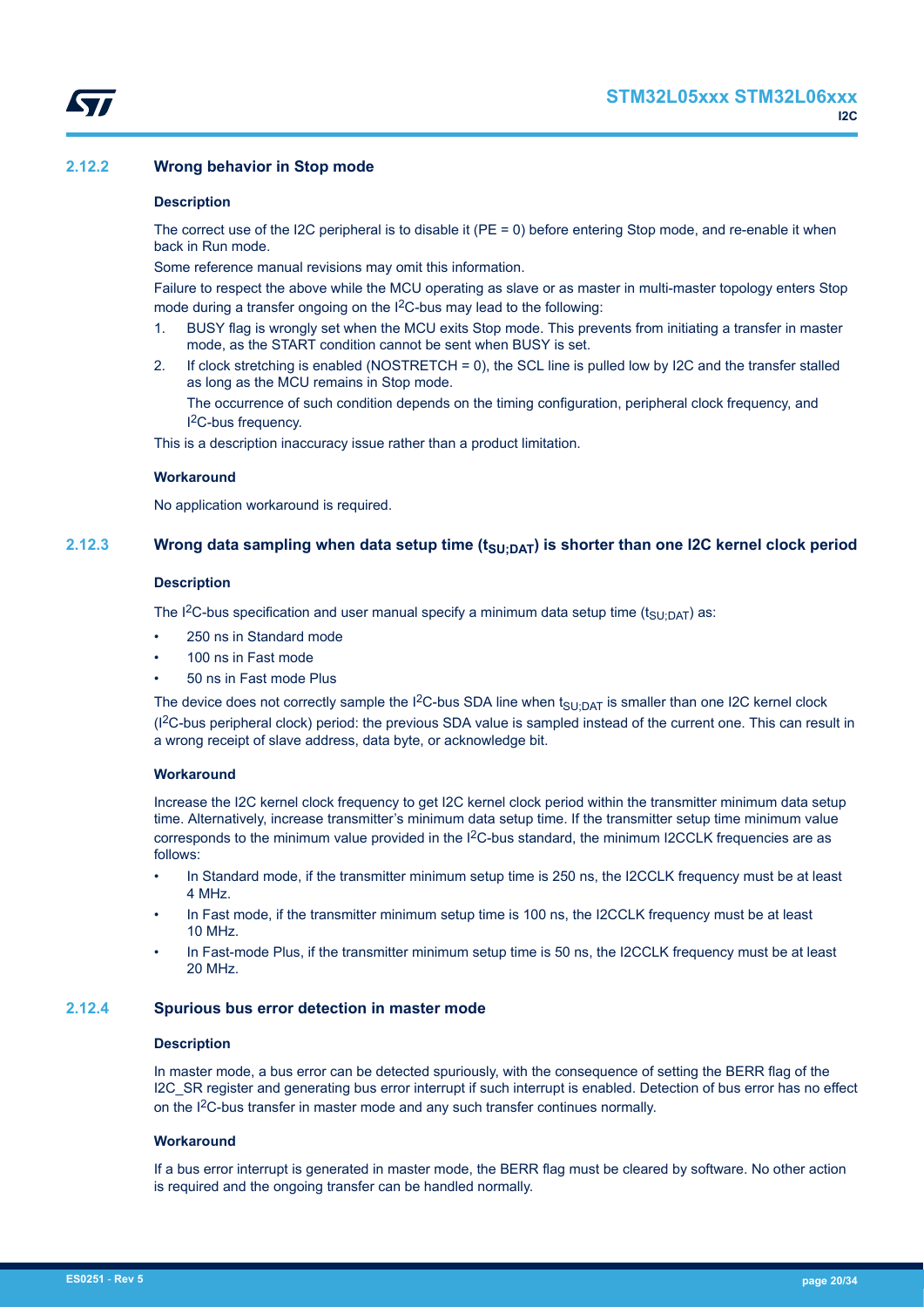# <span id="page-20-0"></span>**2.12.5 Last-received byte loss in reload mode**

### **Description**

If in master receiver mode or slave receive mode with SBC = 1 the following conditions are all met:

- $l^2C$ -bus stretching is enabled (NOSTRETCH = 0)
- RELOAD bit of the I2C\_CR2 register is set
- NBYTES bitfield of the I2C CR2 register is set to N greater than 1
- byte N is received on the  $1<sup>2</sup>C$ -bus, raising the TCR flag
- N 1 byte is not yet read out from the data register at the instant TCR is raised,

then the SCL line is pulled low (I<sup>2</sup>C-bus clock stretching) and the transfer of the byte N from the shift register to the data register inhibited until the byte N-1 is read and NBYTES bitfield reloaded with a new value, the latter of which also clears the TCR flag. As a consequence, the software cannot get the byte N and use its content before setting the new value into the NBYTES field.

### **Workaround**

- In master mode or in slave mode with SBC = 1, use the reload mode with NBYTES = 1.
- In master receiver mode, if the number of bytes to transfer is greater than 255, do not use the reload mode. Instead, split the transfer into sections not exceeding 255 bytes and separate them with repeated START conditions.
- Make sure, for example through the use of DMA, that the byte N 1 is always read before the TCR flag is raised.

The last workaround in the list must be evaluated carefully for each application as the timing depends on factors such as the bus speed, interrupt management, software processing latencies, and DMA channel priority.

# **2.12.6 Spurious master transfer upon own slave address match**

#### **Description**

When the device is configured to operate at the same time as master and slave (in a multi- master  $1^2C$ -bus application), a spurious master transfer may occur under the following condition:

- Another master on the bus is in process of sending the slave address of the device (the bus is busy).
- The device initiates a master transfer by bit set before the slave address match event (the ADDR flag set in the I2C\_ISR register) occurs.
- After the ADDR flag is set:
	- the device does not write I2C\_CR2 before clearing the ADDR flag, or
	- the device writes I2C\_CR2 earlier than three I2C kernel clock cycles before clearing the ADDR flag

In these circumstances, even though the START bit is automatically cleared by the circuitry handling the ADDR flag, the device spuriously proceeds to the master transfer as soon as the bus becomes free. The transfer configuration depends on the content of the I2C\_CR2 register when the master transfer starts. Moreover, if the I2C\_CR2 is written less than three kernel clocks before the ADDR flag is cleared, the I2C peripheral may fall into an unpredictable state.

### **Workaround**

Upon the address match event (ADDR flag set), apply the following sequence.

Normal mode (SBC = 0):

1. Set the ADDRCF bit.

2. Before Stop condition occurs on the bus, write I2C\_CR2 with the START bit low.

Slave byte control mode (SBC = 1):

- 1. Write I2C\_CR2 with the slave transfer configuration and the START bit low.
- 2. Wait for longer than three I2C kernel clock cycles.
- 3. Set the ADDRCF bit.
- 4. Before Stop condition occurs on the bus, write I2C\_CR2 again with its current value.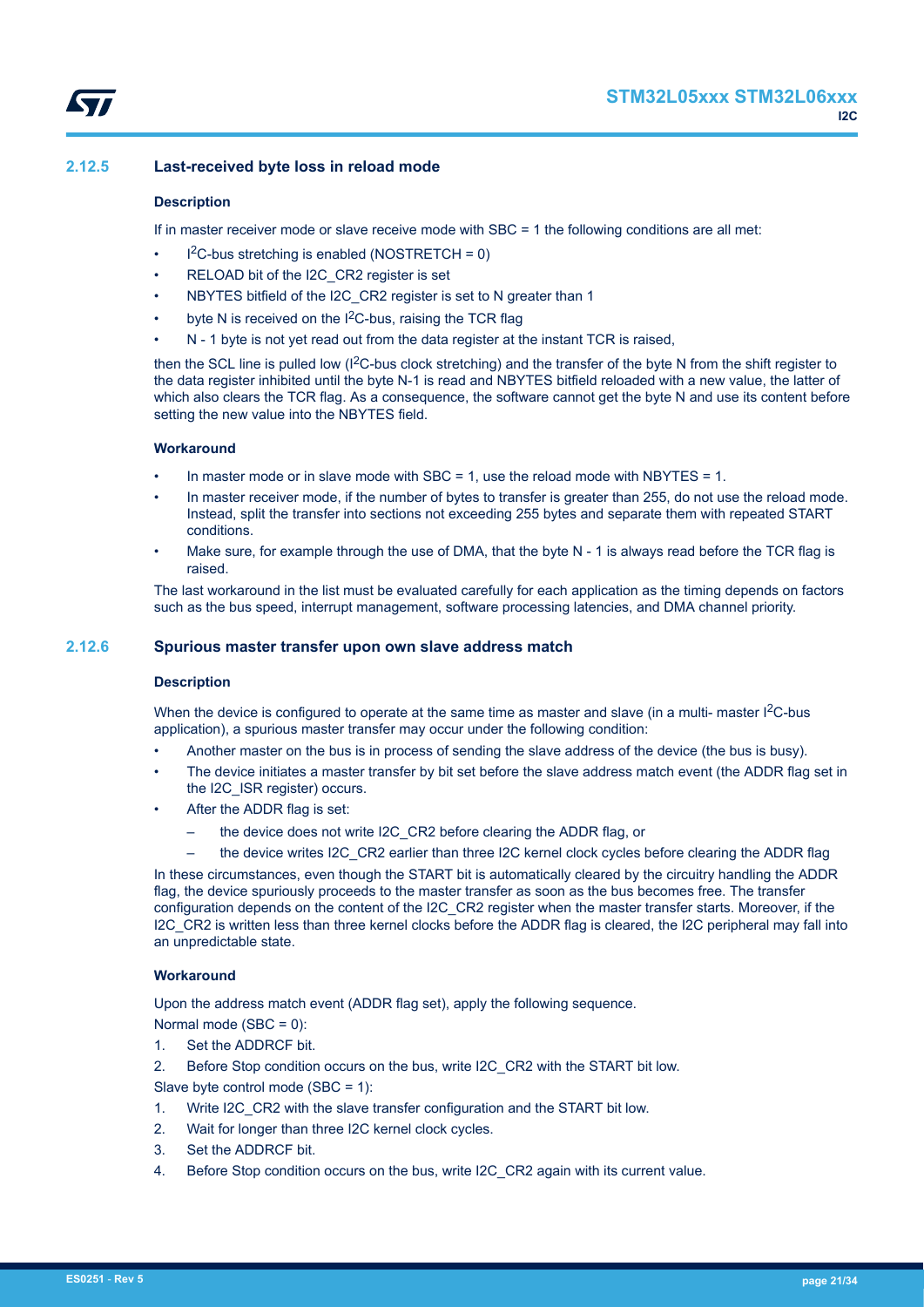<span id="page-21-0"></span>

The time for the software application to write the I2C\_CR2 register before the Stop condition is limited, as the clock stretching (if enabled), is aborted when clearing the ADDR flag.

Polling the BUSY flag before requesting the master transfer is not a reliable workaround as the bus may become busy between the BUSY flag check and the write into the I2C\_CR2 register with the START bit set.

# **2.12.7 START bit is cleared upon setting ADDRCF, not upon address match**

#### **Description**

Some reference manual revisions may state that the START bit of the I2C\_CR2 register is cleared upon slave address match event.

Instead, the START bit is cleared upon setting, by software, the ADDRCF bit of the I2C\_ICR register, which does not guarantee the abort of master transfer request when the device is being addressed as slave. This product limitation and its workaround are the subject of a separate erratum.

#### **Workaround**

No application workaround is required for this description inaccuracy issue.

#### **2.12.8 OVR flag not set in underrun condition**

#### **Description**

In slave transmission with clock stretching disabled (NOSTRETCH = 1 in the I2C\_CR1 register), an underrun condition occurs if the current byte transmission is completed on the I2C bus, and the next data is not yet written in the TXDATA[7:0] bitfield. In this condition, the device is expected to set the OVR flag of the I2C\_ISR register and send 0xFF on the bus.

However, if the I2C TXDR is written within the interval between two I2C kernel clock cycles before and three APB clock cycles after the start of the next data transmission, the OVR flag is not set, although the transmitted value is 0xFF.

#### **Workaround**

None.

#### **2.12.9 Transmission stalled after first byte transfer**

#### **Description**

When the first byte to transmit is not prepared in the TXDATA register, two bytes are required successively, through TXIS status flag setting or through a DMA request. If the first of the two bytes is written in the I2C\_TXDR register in less than two I2C kernel clock cycles after the TXIS/DMA request, and the ratio between APB clock and I2C kernel clock frequencies is between 1.5 and 3, the second byte written in the I2C\_TXDR is not internally detected. This causes a state in which the I2C peripheral is stalled in master mode or in slave mode, with clock stretching enabled (NOSTRETCH = 0). This state can only be released by disabling the peripheral (PE = 0) or by resetting it.

#### **Workaround**

Apply one of the following measures:

- Write the first data in I2C\_TXDR before the transmission starts.
- Set the APB clock frequency so that its ratio with respect to the I2C kernel clock frequency is lower than 1.5 or higher than 3.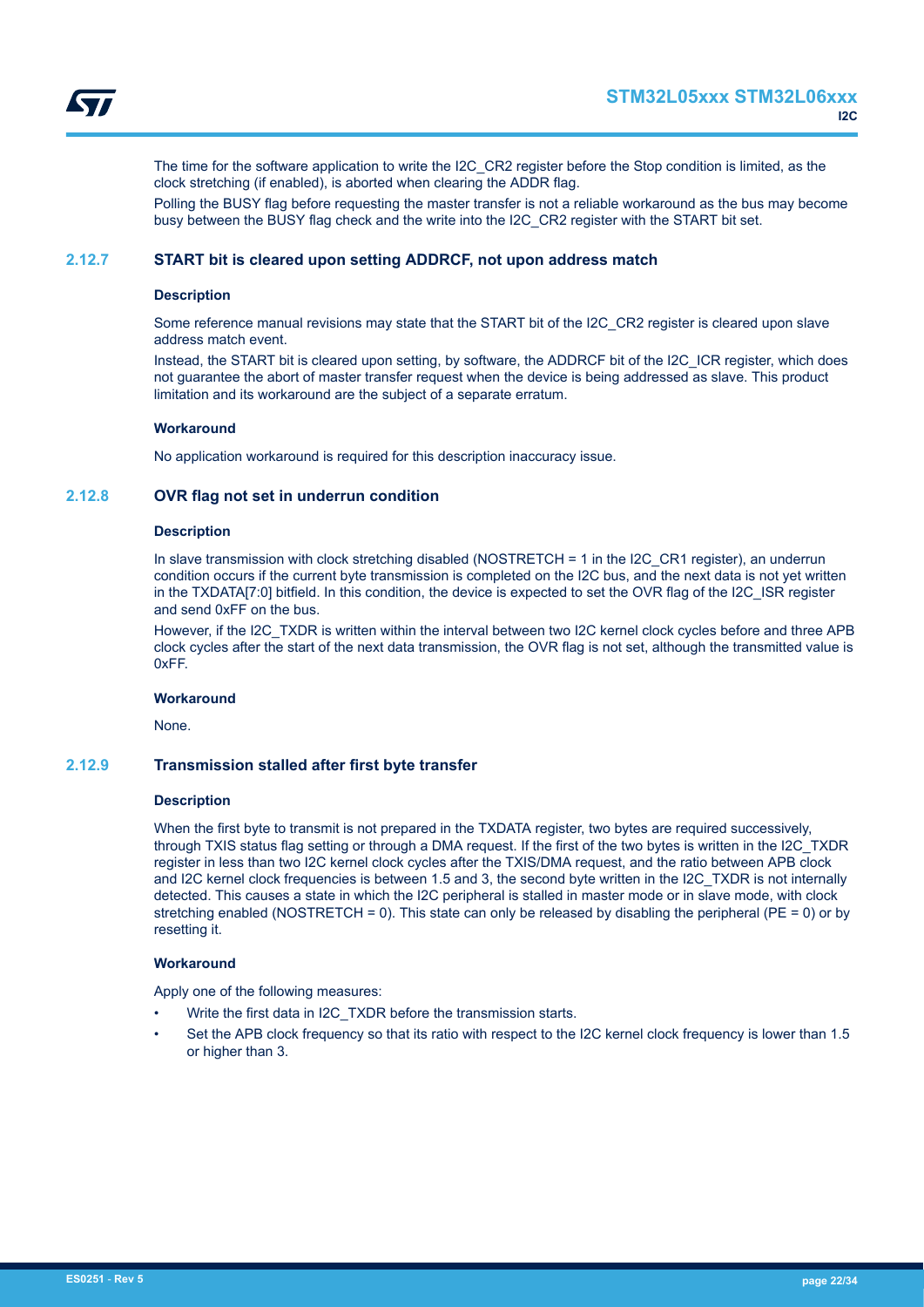

# <span id="page-22-0"></span>**2.13 USART**

# **2.13.1 Non-compliant sampling for NACK signal from smartcard**

#### **Description**

According to ISO/IEC 7816-3 standard, when a character parity error is detected, the receiver must assert a NACK signal, by pulling the transmit line low for one ETU period, at 10.3 to 10.7 ETU after the character START bit falling edge. The transmitter is expected to sample the line for NACK (for low level) from 10.8 to 11.2 ETU after the character START bit falling edge.

Instead, the USART peripheral in Smartcard mode samples the transmit line for NACK from 10.3 to 10.7 ETU after the character START bit falling edge. This is unlikely to cause issues with receivers (smartcards) that respect the ISO/IEC 7816-3 standard. However, it may cause issues with respect to certification.

#### **Workaround**

None.

# **2.13.2 Break request preventing TC flag from being set**

# **Description**

After the end of transmission of data (D1), the transmission complete (TC) flag is not set when the following condition is met:

- CTS hardware flow control is enabled
- D1 transmission is in progress
- a break transfer is requested before the end of D1 transfer
- CTS is de-asserted before the end of D1 transfer

As a consequence, an application relying on the TC flag fails to detect the end of data transfer.

#### **Workaround**

In the application, only allow break request after the TC flag is set.

# **2.13.3 RTS is active while RE = 0 or UE = 0**

#### **Description**

The RTS line is driven low as soon as RTSE bit is set, even if the USART is disabled (UE = 0) or the receiver is disabled  $(RE = 0)$ , that is, not ready to receive data.

#### **Workaround**

Upon setting the UE and RE bits, configure the I/O used for RTS into alternate function.

# **2.13.4 Receiver timeout counter wrong start in two-stop-bit configuration**

#### **Description**

In two-stop-bit configuration, the receiver timeout counter starts counting from the end of the second stop bit of the last character instead of starting from the end of the first stop bit.

# **Workaround**

Subtract one bit duration from the value in the RTO bitfield of the USARTx\_RTOR register.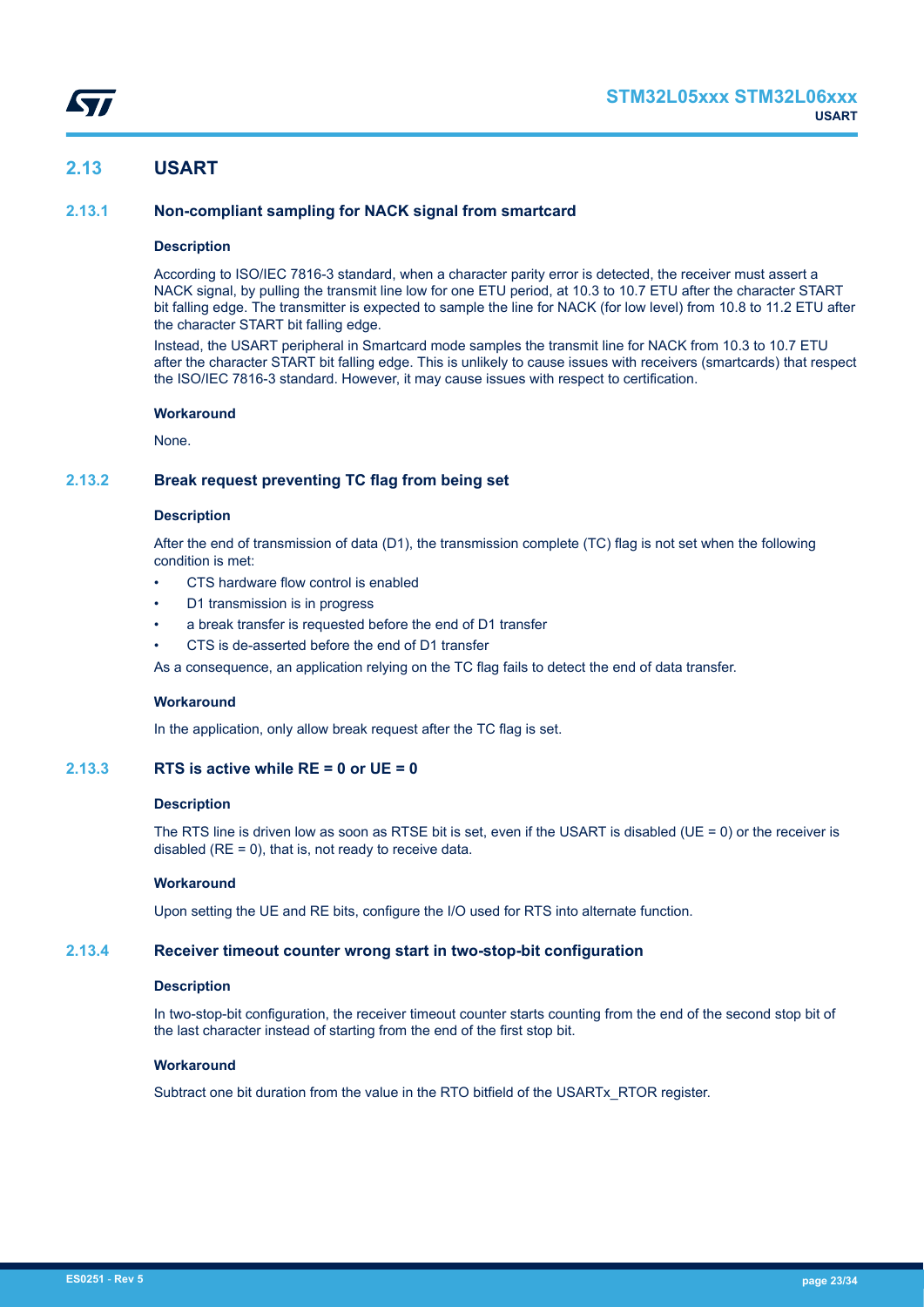<span id="page-23-0"></span>

# **2.13.5 Data corruption due to noisy receive line**

#### **Description**

In UART mode with oversampling by 8 or 16 and with 1 or 2 stop bits, the received data may be corrupted if a glitch to zero shorter than the half-bit occurs on the receive line within the second half of the stop bit.

#### **Workaround**

None.

# **2.14 LPUART**

# **2.14.1 Break request preventing TC flag from being set**

#### **Description**

After the end of transmission of data (D1), the transmission complete (TC) flag is not set when the following condition is met:

- CTS hardware flow control is enabled
- D1 transmission is in progress
- a break transfer is requested before the end of D1 transfer
- CTS is de-asserted before the end of D1 transfer

As a consequence, an application relying on the TC flag fails to detect the end of data transfer.

#### **Workaround**

In the application, only allow break request after the TC flag is set.

# **2.14.2 RTS is active while RE = 0 or UE = 0**

# **Description**

The RTS line is driven low as soon as RTSE bit is set, even if the LPUART is disabled (UE = 0) or the receiver is disabled ( $RE = 0$ ), that is, not ready to receive data.

#### **Workaround**

Upon setting the UE and RE bits, configure the I/O used for RTS into alternate function.

# **2.14.3 Receiver timeout counter wrong start in two-stop-bit configuration**

#### **Description**

In two-stop-bit configuration, the receiver timeout counter starts counting from the end of the second stop bit of the last character instead of starting from the end of the first stop bit.

#### **Workaround**

Subtract one bit duration from the value in the RTO bitfield of the LPUARTx\_RTOR register.

# **2.14.4 Data corruption due to noisy receive line**

#### **Description**

In UART mode with oversampling by 8 or 16 and with 1 or 2 stop bits, the received data may be corrupted if a glitch to zero shorter than the half-bit occurs on the receive line within the second half of the stop bit.

#### **Workaround**

None.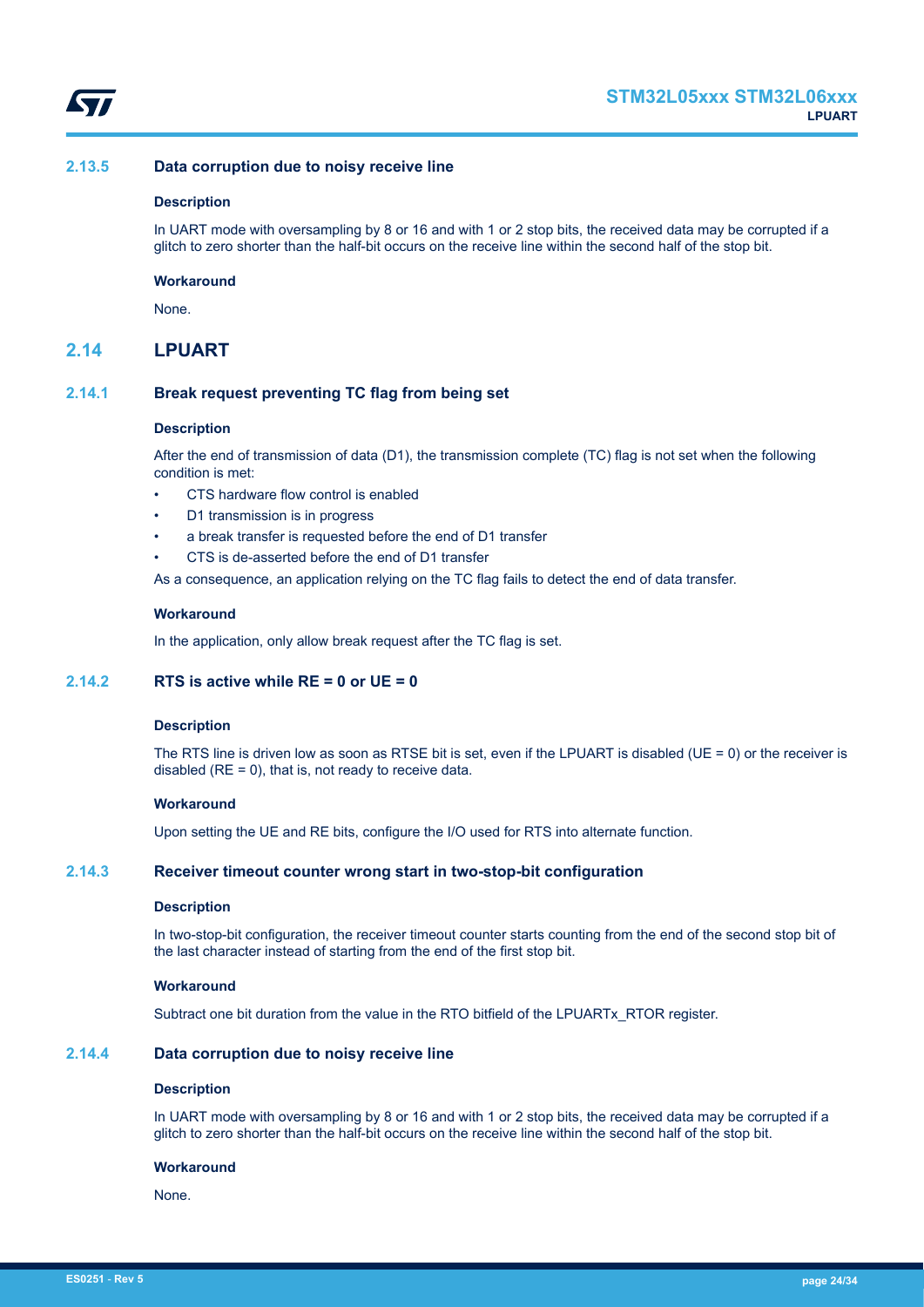# <span id="page-24-0"></span>**2.15 SPI2S**

# **2.15.1 BSY bit may stay high when SPI is disabled**

# **Description**

The BSY flag may remain high upon disabling the SPI while operating in:

- master transmit mode and the TXE flag is low (data register full).
- master receive-only mode (simplex receive or half-duplex bidirectional receive phase) and an SCK strobing edge has not occurred since the transition of the RXNE flag from low to high.
- slave mode and NSS signal is removed during the communication.

# **Workaround**

When the SPI operates in:

- master transmit mode, disable the SPI when  $TXE = 1$  and  $BSY = 0$ .
- master receive-only mode, ignore the BSY flag.
- slave mode, do not remove the NSS signal during the communication.

# **2.15.2 BSY bit may stay high at the end of data transfer in slave mode**

#### **Description**

BSY flag may sporadically remain high at the end of a data transfer in slave mode. This occurs upon coincidence of internal CPU clock and external SCK clock provided by master.

In such an event, if the software only relies on BSY flag to detect the end of SPI slave data transaction (for example to enter low-power mode or to change data line direction in half-duplex bidirectional mode), the detection fails.

As a conclusion, the BSY flag is unreliable for detecting the end of data transactions.

#### **Workaround**

Depending on SPI operating mode, use the following means for detecting the end of transaction:

- When NSS hardware management is applied and NSS signal is provided by master, use NSS flag.
- In SPI receiving mode, use the corresponding RXNE event flag.
- In SPI transmit-only mode, use the BSY flag in conjunction with a timeout expiry event. Set the timeout such as to exceed the expected duration of the last data frame and start it upon TXE event that occurs with the second bit of the last data frame. The end of the transaction corresponds to either the BSY flag becoming low or the timeout expiry, whichever happens first.

Prefer one of the first two measures to the third as they are simpler and less constraining.

- Alternatively, apply the following sequence to ensure reliable operation of the BSY flag in SPI transmit mode:
- 1. Write last data to data register.
- 2. Poll the TXE flag until it becomes high, which occurs with the second bit of the data frame transfer.
- 3. Disable SPI by clearing the SPE bit mandatorily before the end of the frame transfer.
- 4. Poll the BSY bit until it becomes low, which signals the end of transfer.

*Note: The alternative method can only be used with relatively fast CPU speeds versus relatively slow SPI clocks or/and long last data frames. The faster is the software execution, the shorter can be the duration of the last data frame.*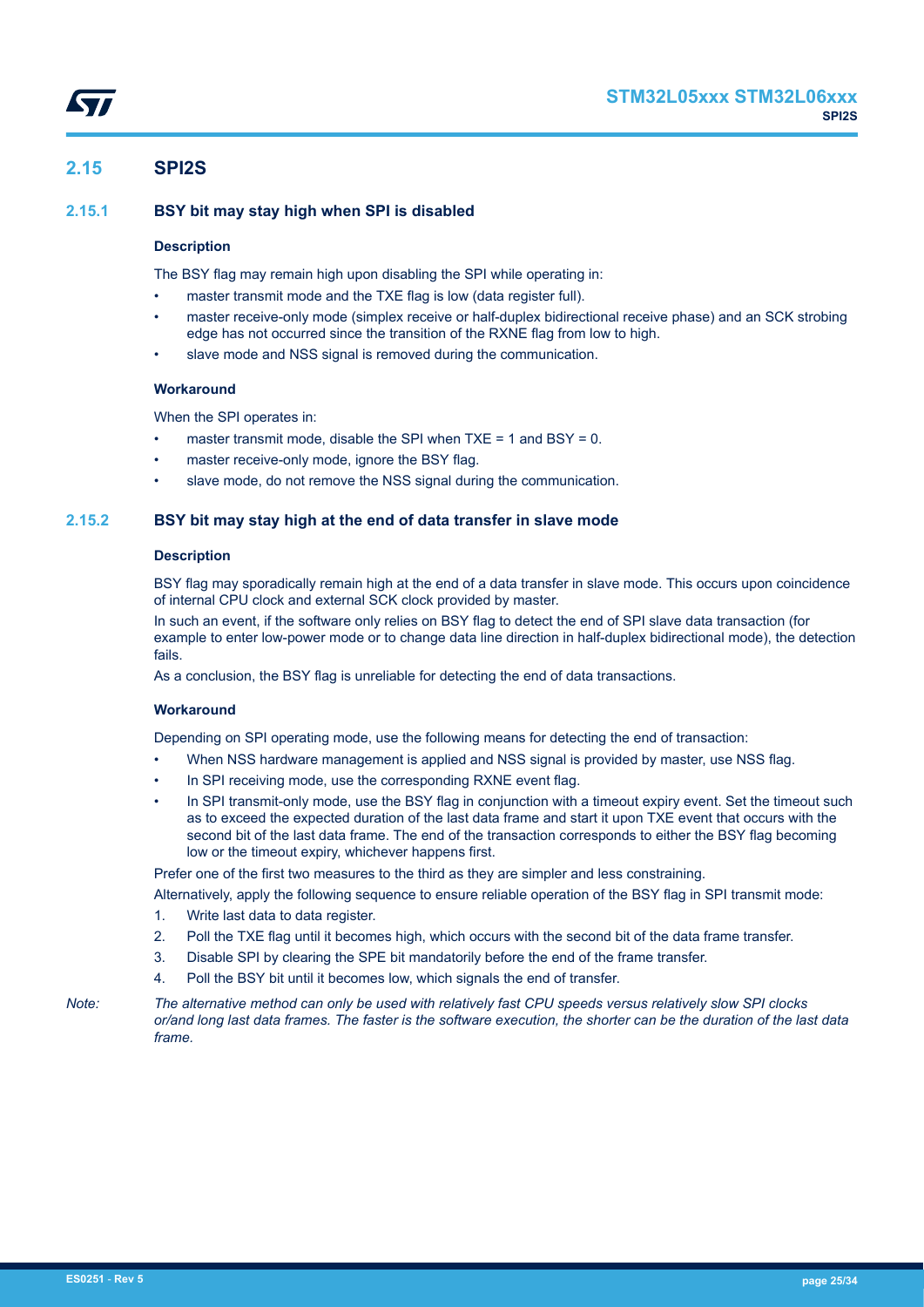# <span id="page-25-0"></span>**2.15.3 Corrupted last bit of data and/or CRC, received in master mode with delayed SCK feedback**

### **Description**

In receive transaction, in both  ${}^{12}S$  and SPI master modes, the last bit of the transacted frame is not captured when signal provided by internal feedback loop from the SCK pin exceeds a critical delay. The lastly transacted bit of the stored data then keeps value from the previously received pattern. As a consequence, the last receive data bit may be wrong and/or the CRCERR flag can be unduly asserted in the SPI mode if any data under check sum and/or the CRC pattern is wrongly captured.

In SPI mode, data are synchronous with the APB clock. A delay of up to two APB clock periods can thus be tolerated for the internal feedback delay. The I<sup>2</sup>S mode is more sensitive than the SPI mode, and in particular when I2S prescaler is set to divide by an odd number and APB clock frequency is half the system clock frequency.

In this case, margin of the internal feedback delay is lower than one APB clock period.

In SPI mode, data are synchronous with the APB clock. A delay of up to two APB clock periods can thus be tolerated for the internal feedback delay. The I<sup>2</sup>S mode is more sensitive than the SPI mode. In this case, margin of the internal feedback delay is lower than 1.5 APB clock period.

Main factors contributing to the delay increase are low VDD level, high temperature, high SCK pin capacitive load and low SCK I/O output speed. The SPI communication speed has no impact.

The following table gives the maximum allowable APB frequency versus GPIOx\_OSPEEDR output speed bitfield setting for the SCK pin, at 30pF of capacitive load. The operation is safe up to that frequency.

| GPIOx OSPEEDR[1:0] for SCK pin | Max. APB frequency for SPI mode<br>[MHz] | Max. APB frequency for I <sup>2</sup> S mode<br>[MHz] |
|--------------------------------|------------------------------------------|-------------------------------------------------------|
| 11 (very high)                 | 32                                       | 32                                                    |
| $10$ (high)                    | 28 (32 at $V_{DD}$ > 1.8 V)              | 28 (32 at $V_{DD}$ > 1.8 V)                           |
| 01 (medium)                    | 12 (14 at $V_{DD}$ > 1.8 V)              | 8 (10 at $V_{DD}$ > 1.8 V)                            |
| 00 (low)                       | 1.5 (2 at $V_{DD}$ > 1.8 V)              | 1 (1.5 at $V_{DD}$ > 1.8 V)                           |

# **Table 7. Maximum allowable APB frequency at 30 pF load**

# **Workaround**

The following measures can be adopted, jointly or individually:

- Decrease the APB clock speed.
- Configure the I/O pad of the SCK pin to higher speed.

# **2.15.4 SPI CRC corruption upon DMA transaction completion by another peripheral**

#### **Description**

When the following conditions are all met:

- CRC function for the SPI is enabled
- SPI transaction managed by software (as opposed to DMA) is ongoing and CRCNEXT flag set
- another peripheral using the DMA channel on which the SPI is mapped completes a DMA transfer,

the CRCNEXT bit is unexpectedly cleared and the SPI CRC calculation may be corrupted, setting the CRC error flag.

# **Workaround**

Ensure that the DMA channel on which the SPI is mapped is not concurrently in use by another peripheral.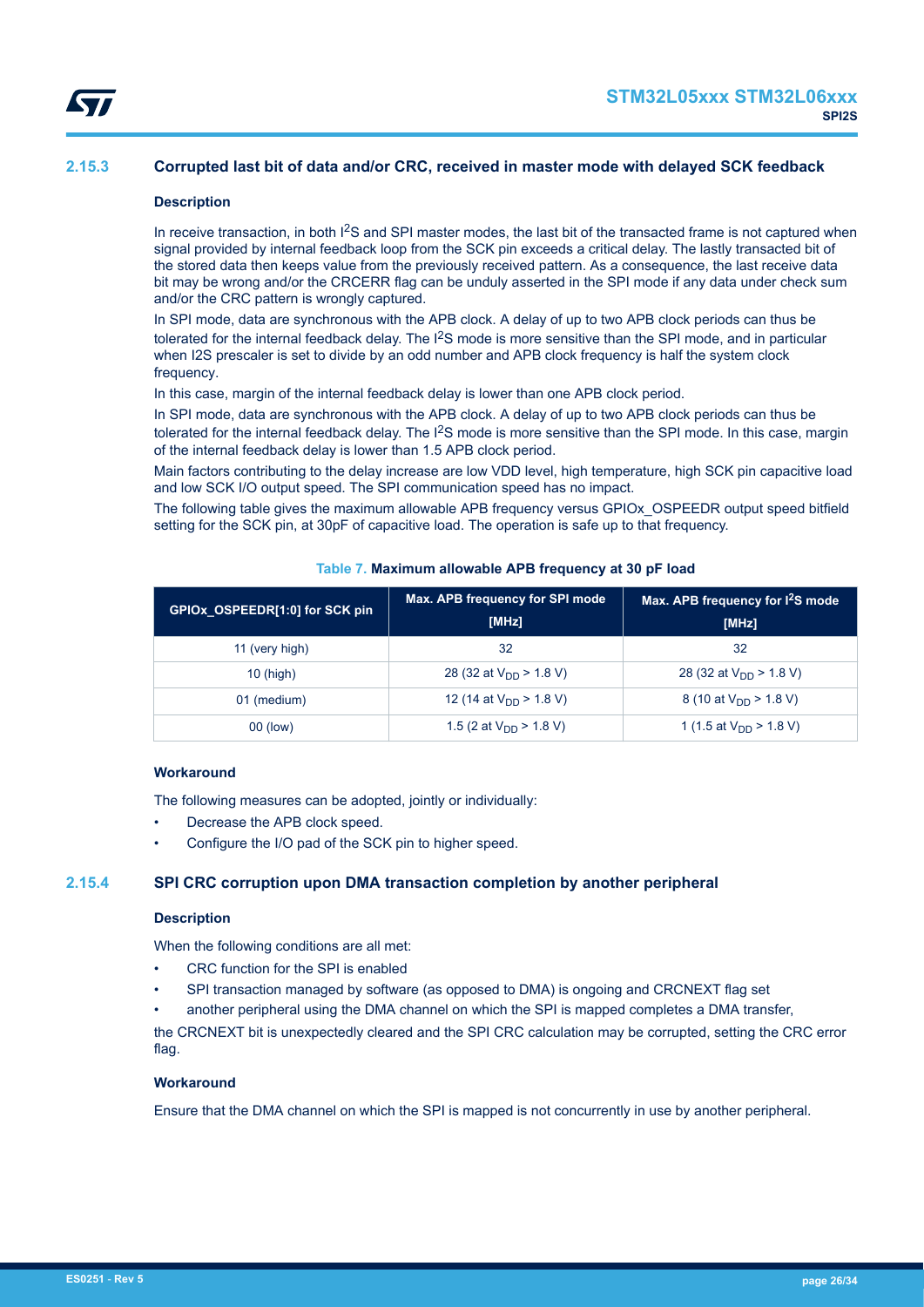<span id="page-26-0"></span>

# **2.15.5 In I2S slave mode, enabling I2S while WS is active causes desynchronization**

#### **Description**

In  $1<sup>2</sup>S$  slave mode, the WS signal level is used to start the communication. If the I2S peripheral is enabled while the WS line is active (low for  $^{12}S$  protocol, high for LSB- or MSB-justified mode), and if the master is already sending the clock, the I2S peripheral (slave) starts communicating data from the instant of its enable, which causes desynchronization between the master and the slave throughout the whole communication.

#### **Workaround**

Enable I2S peripheral while the WS line is at:

- high level, for I<sup>2</sup>S protocol.
- low level, for LSB- or MSB-justified mode.

# **2.15.6 Wrong CRC in full-duplex mode handled by DMA with imbalanced setting of data counters**

#### **Description**

When SPI is handled by DMA in full-duplex master or slave mode with CRC enabled, the CRC computation may temporarily freeze for the ongoing frame, which results in corrupted CRC.

This happens when the receive counter reaches zero upon the receipt of the CRC pattern (as the receive counter was set to a value greater, by CRC length, than the transmit counter). An internal signal dedicated to receive-only mode is left unduly pending. Consequently, the signal can cause the CRC computation to freeze during a next transaction in which DMA TXE event service is accidentally delayed (for example, due to DMA servicing a request from another channel).

# **Workaround**

Apply one of the following measures prior to each full-duplex SPI transaction:

- Set the DMA transmission and reception data counters to equal values. Upon the transaction completion, read the CRC pattern out from RxFIFO separately by software.
- Reset the SPI peripheral via peripheral reset register.

# **2.15.7 CRC error in SPI slave mode if internal NSS changes before CRC transfer**

#### **Description**

Some reference manual revisions may omit the information that the device operating as SPI slave must be configured in software NSS control if the SPI master pulses the NSS (for (for example in NSS pulse mode). Otherwise, the transition of the internal NSS signal after the CRCNEXT flag is set might result in wrong CRC value computed by the device and, as a consequence, in a CRC error. As a consequence, the NSS pulse mode cannot be used along with the CRC function.

This is a documentation error rather than a product limitation.

#### **Workaround**

No application workaround is required as long as the device operating as SPI slave is duly configured in software NSS control.

# **2.15.8 Anticipated communication upon SPI transit from slave receiver to master**

#### **Description**

Regardless of the master mode configured, the communication clock starts upon setting the MSTR bit even though the SPI is disabled, if transiting from receive-only (RXONLY = 1) or half-duplex receive (BIDIMODE = 1) and BIDIOE = 0) slave mode to master mode.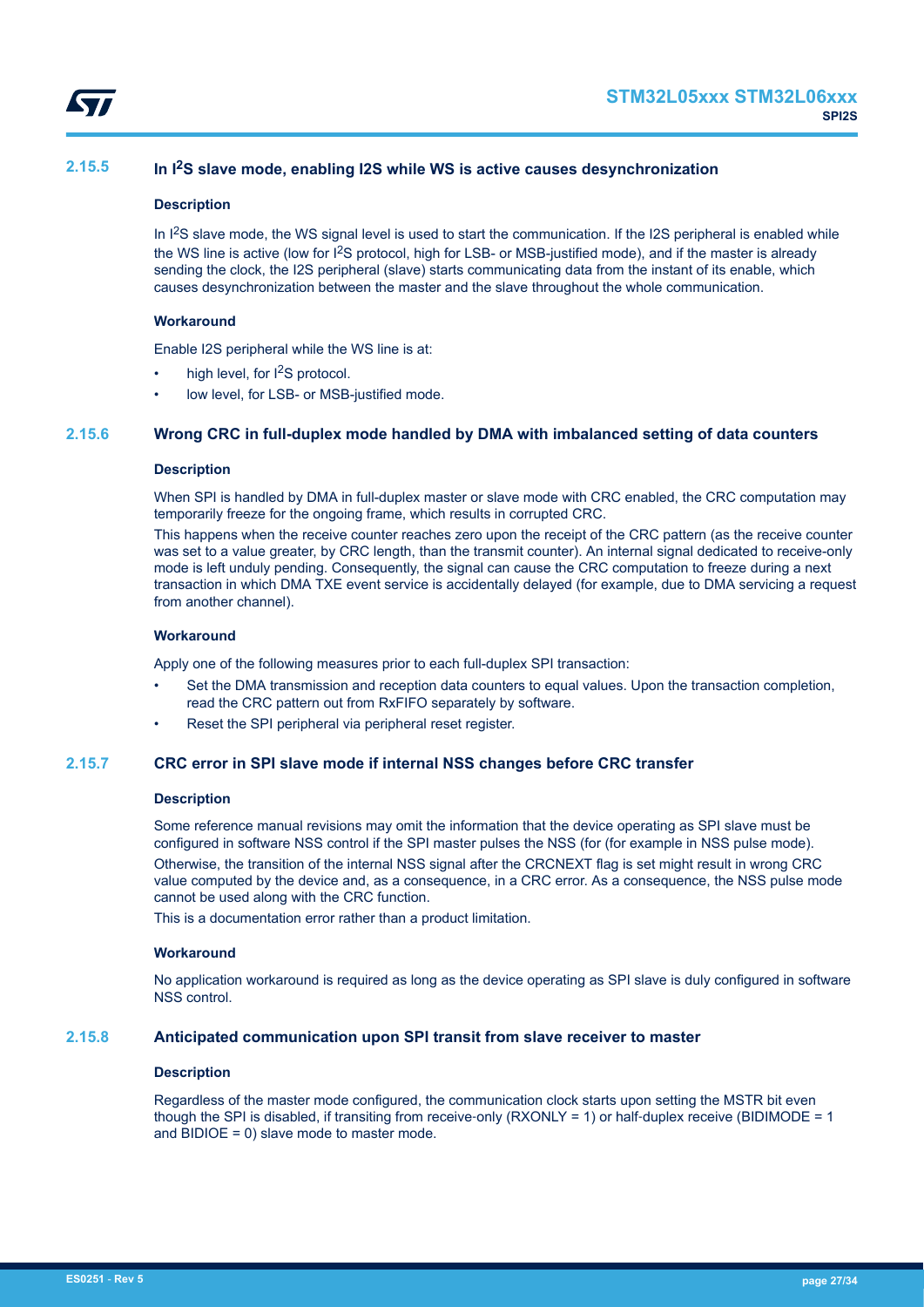<span id="page-27-0"></span>

#### **Workaround**

Apply one of the following measures:

- Before transiting to master mode, hardware‑reset the SPI via the reset controller.
- Set the MSTR and SPE bits of the SPI configuration register simultaneously, which forces the immediate start of the communication clock. In transmitter configuration, load the data register in advance with the data to send.

# **2.16 USB**

# **2.16.1 Possible packet memory overrun/underrun at low APB frequency**

#### **Description**

Some data sheet and/or reference manual revisions may omit the information that 10 MHz minimum APB clock frequency is required to avoid USB data overrun/underrun issues.

Operating the USB peripheral with lower APB clock frequency may lead to:

- Overrun for *out* transactions the USB peripheral fails to store the received data into the PBM before the next byte is received on the USB (PBM overrun). The USB cell detects an internal error condition, discards the last received byte, stops writing into the PBM, sends no acknowledge (forcing the host to retry the transaction), and informs the application by setting the PMAOVR flag/interrupt.
- Underrun for *in* transactions the USB peripheral fails to read from the PBM the next byte to transmit before the transmission of the previous one is completed on the USB. The USB cell detects an internal error condition, stops reading from PBM, generates a bit stuffing error on the USB (forcing the host to retry the transaction), and informs the application by setting the PMAOVR flag/interrupt.

This is a documentation issue rather than a device limitation.

### **Workaround**

No application workaround is required if the minimum APB clock frequency of 10 MHz is respected.

# **2.16.2 ESOF interrupt timing desynchronized after resume signaling**

#### **Description**

Upon signaling resume, the device is expected to allow full 3 ms of time to the host or hub for sending the initial SOF (start of frame) packet, without triggering SUSP interrupt. However, the device only allows two full milliseconds and unduly triggers SUSP interrupt if it receives the initial packet within the third millisecond.

#### **Workaround**

When the device initiates resume (remote wakeup), mask the SUSP interrupt by setting the SUSPM bit for 3 ms, then unmask it by clearing SUSPM.

#### **2.16.3 Incorrect CRC16 in the memory buffer**

#### **Description**

Memory buffer locations are written starting from the address contained in the ADDRn\_RX for a number of bytes corresponding to the received data packet length, CRC16 inclusive (that is, data payload length plus two bytes), or up to the last allocated memory location defined by BL\_SIZE and NUM\_BLOCK, whichever comes first. In the former case, the CRC16 checksum is written wrongly, with its least significant byte going to both memory buffer byte locations expected to receive the least and the most significant bytes of the checksum.

Although the checksum written in the memory buffer is wrong, the underlying CRC checking mechanism in the USB peripheral is fully functional.

#### **Workaround**

Ignore the CRC16 data in the memory buffer.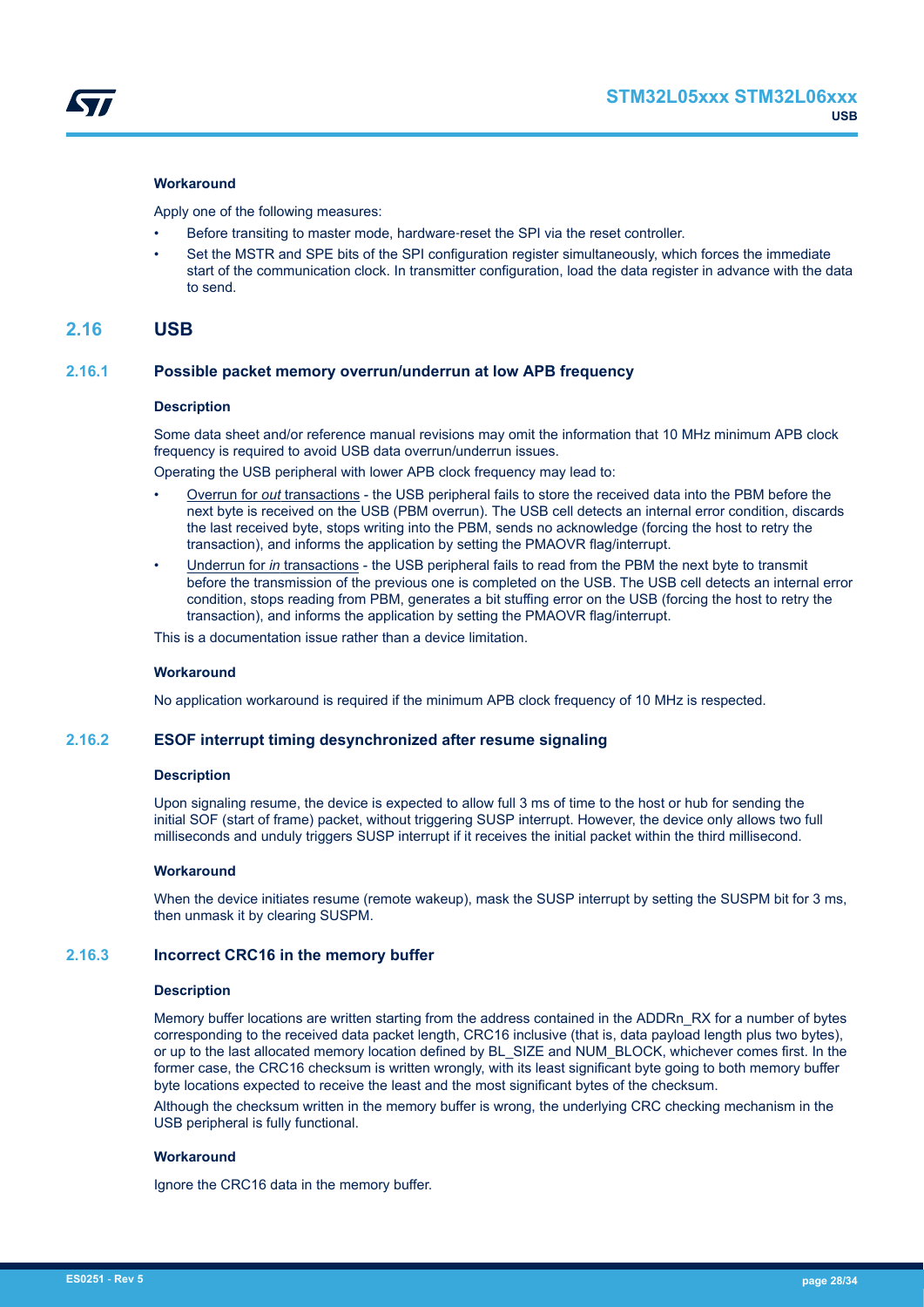<span id="page-28-0"></span>

# **2.16.4 USB BCD functionality limited below –20 °C**

# **Description**

Primary and secondary detection can return an incorrectly detected port type. This limitation may be observed on a small number of devices when the temperature is below –20 °C.

# **Workaround**

None.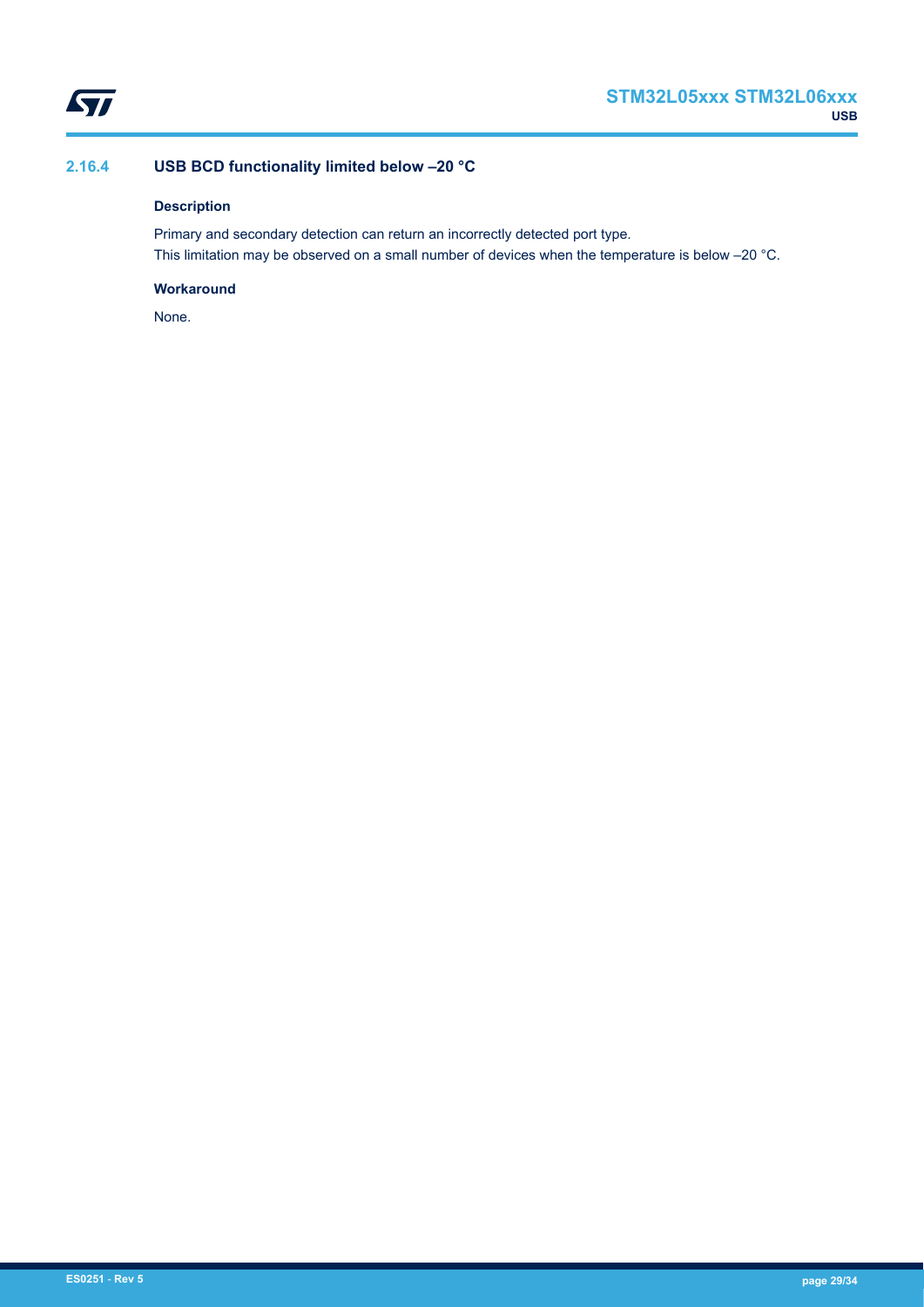# <span id="page-29-0"></span>**Revision history**

| <b>Date</b> | <b>Version</b> | <b>Changes</b>                                                                                                                                                                                                                                                                                                                                                                                                                                                                                                                                                                                                                                                                                                                                                                                                                                                                                                                                                                                                                                                                                                                                                                                                                       |
|-------------|----------------|--------------------------------------------------------------------------------------------------------------------------------------------------------------------------------------------------------------------------------------------------------------------------------------------------------------------------------------------------------------------------------------------------------------------------------------------------------------------------------------------------------------------------------------------------------------------------------------------------------------------------------------------------------------------------------------------------------------------------------------------------------------------------------------------------------------------------------------------------------------------------------------------------------------------------------------------------------------------------------------------------------------------------------------------------------------------------------------------------------------------------------------------------------------------------------------------------------------------------------------|
| 29-Apr-2014 | $\mathbf{1}$   | Initial release.                                                                                                                                                                                                                                                                                                                                                                                                                                                                                                                                                                                                                                                                                                                                                                                                                                                                                                                                                                                                                                                                                                                                                                                                                     |
| 17-Oct-2014 | 2              | Updated Section 2.1.8: Delay after an RCC peripheral clock enabling.<br>Added:<br>Section 2.2.1: Incorrect first ADC conversion result when delay between<br>$\bullet$<br>two consecutive conversions is too long.<br>Section 2.5.2: Wrong data sampling when data set-up time (tSU;DAT) is<br>smaller than one I2CCLK period<br>Section 2.6.2: BSY bit may stay high at the end of a SPI data transfer in<br>slave mode<br>Section 2.8.1: USB BCD functionality limited below -20 °C<br>Section 2.9.1: Touch sensing channels not available in dynamic voltage<br>range 3                                                                                                                                                                                                                                                                                                                                                                                                                                                                                                                                                                                                                                                           |
| 30-Apr-2015 | 3              | Added revision "Y".<br>Updated Section 2.1.8: Delay after an RCC peripheral clock enabling. Added<br>Section 2.1.9: PB6 and PB7 AF1 alternate functions not available when<br>LCD controller is enabled, Section 2.1.10: Flash memory wakeup issue when<br>waking up from Stop or Sleep with Flash in power-down mode, Section 2.1.11:<br>Unexpected system reset when waking up from Stop mode with regulator<br>in low-power mode and Section 2.3.2: Output of comparator 2 cannot be<br>internally connected to input 1 of low-power timer.<br>Updated Section 2.2.1: Incorrect first ADC conversion result when delay<br>between two consecutive conversions is too long.<br>Added Section 2.4: RTC limitations.<br>Updated Section 2.6.2: BSY bit may stay high at the end of a SPI data<br>transfer in slave mode.<br>Added Section 2.6.3: Last data bit or CRC calculation may be corrupted for<br>the data received in master mode depending on the feedback communication<br>clock timing with respect to the APB clock (SPI or I2S) and Section 2.6.4:<br>CRC may be corrupted when a peripheral connected to the same DMA<br>channel than the SPI completes its DMA transaction.<br>Added Section 2.7: USART limitations. |
| 11-Feb-2016 | 4              | Removed STM32L063K8 part number.<br>Added silicon revision "X".<br>Added Section 2.1.12: I2C and USART cannot wake up the device from Stop<br>mode, Section 2.1.13: LDM, STM, PUSH and POP not allowed in IOPORT<br>bus and Section 2.1.14: BOOT_MODE bits do not reflect the selected boot<br>mode.<br>Added Section 2.2.2: Overrun flag might not be set when converted data have<br>not been read before new data are written.<br>Added Section 2.3.1: COMP1_CSR and COMP2_CSR lock bit reset by<br>SYSCFGRST bit in RCC_APB2RSTR register.<br>Updated Section 2.6.3: Last data bit or CRC calculation may be corrupted for<br>the data received in master mode depending on the feedback communication<br>clock timing with respect to the APB clock (SPI or I2S).                                                                                                                                                                                                                                                                                                                                                                                                                                                               |
| 07-Dec-2021 | 5              | Merged all STM32L05xxx and STM32L06xxx device errata sheets into one<br>single document. Added STM32L062C8 and STM32L062T8 part numbers.<br>Distinction made between device and documentation errata.<br>Added DMA, DAC, RNG, TIM, and LPTIM errata.<br>Updated System, ADC, RTC and TAMP, I2C, SPI2S and USB errata.<br>Distinction made between USART and LPUART and errata updated.                                                                                                                                                                                                                                                                                                                                                                                                                                                                                                                                                                                                                                                                                                                                                                                                                                               |

# **Table 8. Document revision history**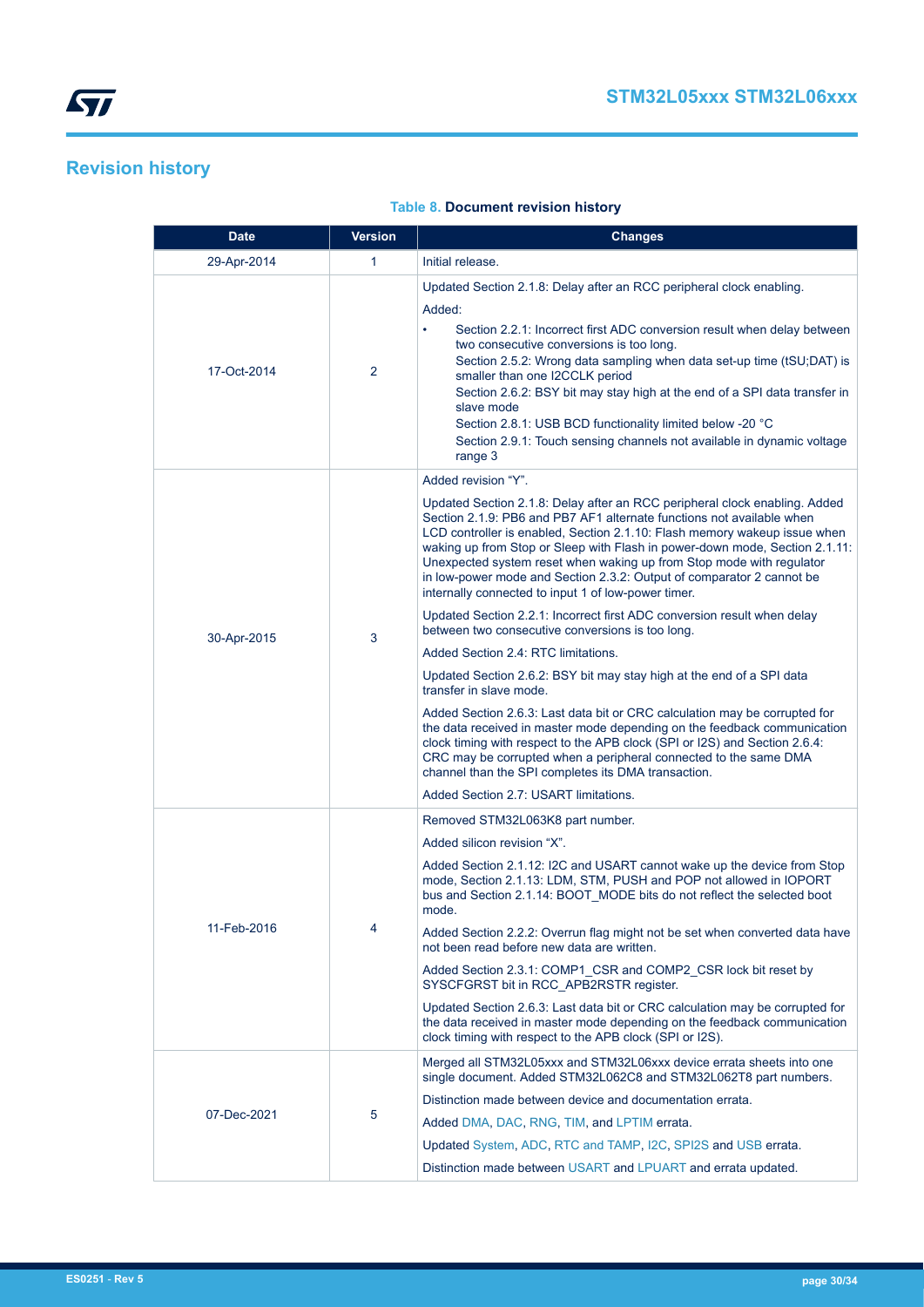

# **Contents**

| 1                       |     |       |                                                                                             |  |
|-------------------------|-----|-------|---------------------------------------------------------------------------------------------|--|
| $\overline{\mathbf{2}}$ |     |       |                                                                                             |  |
|                         | 2.1 |       |                                                                                             |  |
|                         |     | 2.1.1 | Exiting Stop mode on a reset event is not possible when HSI16 is the clock system and it is |  |
|                         |     | 2.1.2 |                                                                                             |  |
|                         |     | 2.1.3 |                                                                                             |  |
|                         |     | 2.1.4 |                                                                                             |  |
|                         |     | 2.1.5 | Flash memory wakeup issue when waking up from Stop or Sleep with Flash in power-down        |  |
|                         |     | 2.1.6 | Unexpected system reset when waking up from Stop mode with regulator in low-power           |  |
|                         |     | 2.1.7 |                                                                                             |  |
|                         |     | 2.1.8 |                                                                                             |  |
|                         |     | 2.1.9 |                                                                                             |  |
|                         | 2.2 |       |                                                                                             |  |
|                         |     | 2.2.1 | Writing in byte mode to the GPIOx_OTYPER register does not work  8                          |  |
|                         |     | 2.2.2 |                                                                                             |  |
|                         |     | 2.2.3 |                                                                                             |  |
|                         |     | 2.2.4 | PB6 and PB7 AF1 alternate functions not available when LCD controller is enabled 9          |  |
|                         | 2.3 |       |                                                                                             |  |
|                         |     | 2.3.1 | DMA disable failure and error flag omission upon simultaneous transfer error and global     |  |
|                         |     | 2.3.2 |                                                                                             |  |
|                         | 2.4 |       |                                                                                             |  |
|                         |     | 2.4.1 | Overrun flag is not set if EOC reset coincides with new conversion end 10                   |  |
|                         |     | 2.4.2 | Writing ADC CFGR1 register while ADEN bit is set resets RES[1:0] bitfield 10                |  |
|                         |     | 2.4.3 |                                                                                             |  |
|                         |     | 2.4.4 |                                                                                             |  |
|                         |     | 2.4.5 | Incorrect first ADC conversion result when delay between two consecutive conversions is     |  |
|                         | 2.5 |       |                                                                                             |  |
|                         |     | 2.5.1 | DMA request not automatically cleared by clearing DMAEN11                                   |  |
|                         |     | 2.5.2 | DMA underrun flag not set when an internal trigger is detected on the clock cycle of the    |  |
|                         | 2.6 |       |                                                                                             |  |
|                         |     | 2.6.1 | COMP1 CSR and COMP2 CSR lock bit reset by SYSCFGRST bit in RCC APB2RSTR                     |  |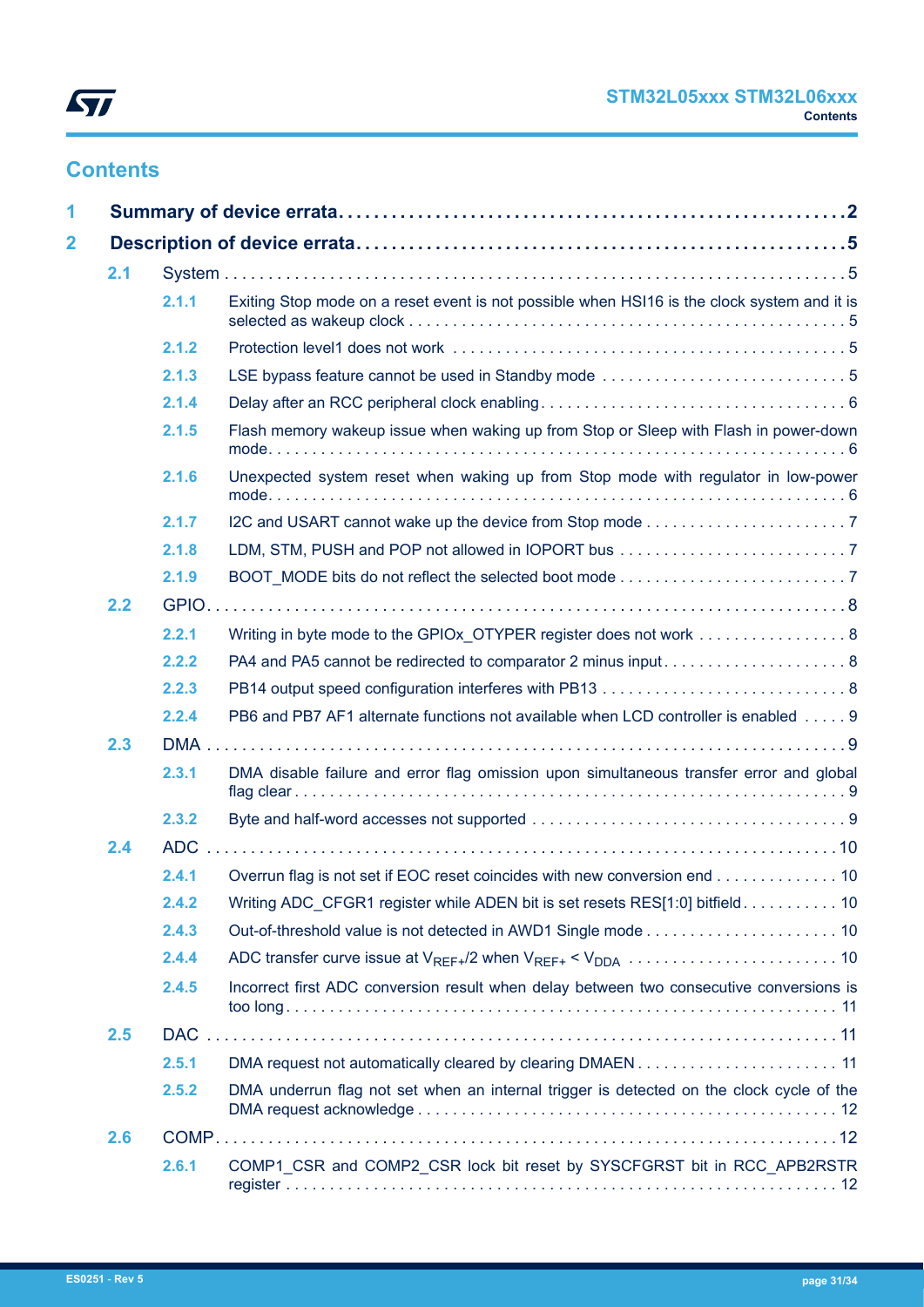# **STM32L05xxx STM32L06xxx Contents**

| 2.7  | 2.6.2  | Output of comparator 2 cannot be internally connected to input 1 of low-power timer 12              |  |
|------|--------|-----------------------------------------------------------------------------------------------------|--|
|      | 2.7.1  |                                                                                                     |  |
|      | 2.7.2  | Touch sensing channels not available in dynamic voltage range 3 13                                  |  |
| 2.8  |        |                                                                                                     |  |
|      | 2.8.1  |                                                                                                     |  |
| 2.9  |        |                                                                                                     |  |
|      | 2.9.1  | PWM re-enabled in automatic output enable mode despite of system break. 13                          |  |
|      | 2.9.2  |                                                                                                     |  |
|      | 2.9.3  | Consecutive compare event missed in specific conditions  14                                         |  |
|      | 2.9.4  | Output compare clear not working with external counter reset  15                                    |  |
| 2.10 |        |                                                                                                     |  |
|      | 2.10.1 | Device may remain stuck in LPTIM interrupt when entering Stop mode 15                               |  |
|      | 2.10.2 | Device may remain stuck in LPTIM interrupt when clearing event flag 15                              |  |
|      | 2.10.3 | LPTIM events and PWM output are delayed by 1 kernel clock cycle. 16                                 |  |
| 2.11 |        |                                                                                                     |  |
|      | 2.11.1 | Spurious tamper detection when disabling the tamper channel 16                                      |  |
|      | 2.11.2 |                                                                                                     |  |
|      | 2.11.3 |                                                                                                     |  |
|      | 2.11.4 | Calendar initialization may fail in case of consecutive INIT mode entry 18                          |  |
|      | 2.11.5 | Alarm flag may be repeatedly set when the core is stopped in debug 19                               |  |
|      | 2.11.6 | Detection of a tamper event occurring before enabling the tamper detection is not                   |  |
| 2.12 |        |                                                                                                     |  |
|      | 2.12.1 | 10-bit master mode: new transfer cannot be launched if first part of the address is not             |  |
|      | 2.12.2 |                                                                                                     |  |
|      | 2.12.3 | Wrong data sampling when data setup time $(t_{\text{SU:DAT}})$ is shorter than one I2C kernel clock |  |
|      | 2.12.4 |                                                                                                     |  |
|      | 2.12.5 |                                                                                                     |  |
|      | 2.12.6 |                                                                                                     |  |
|      | 2.12.7 | START bit is cleared upon setting ADDRCF, not upon address match  22                                |  |
|      | 2.12.8 |                                                                                                     |  |
|      | 2.12.9 |                                                                                                     |  |
| 2.13 |        |                                                                                                     |  |
|      | 2.13.1 | Non-compliant sampling for NACK signal from smartcard23                                             |  |
|      | 2.13.2 |                                                                                                     |  |
|      | 2.13.3 |                                                                                                     |  |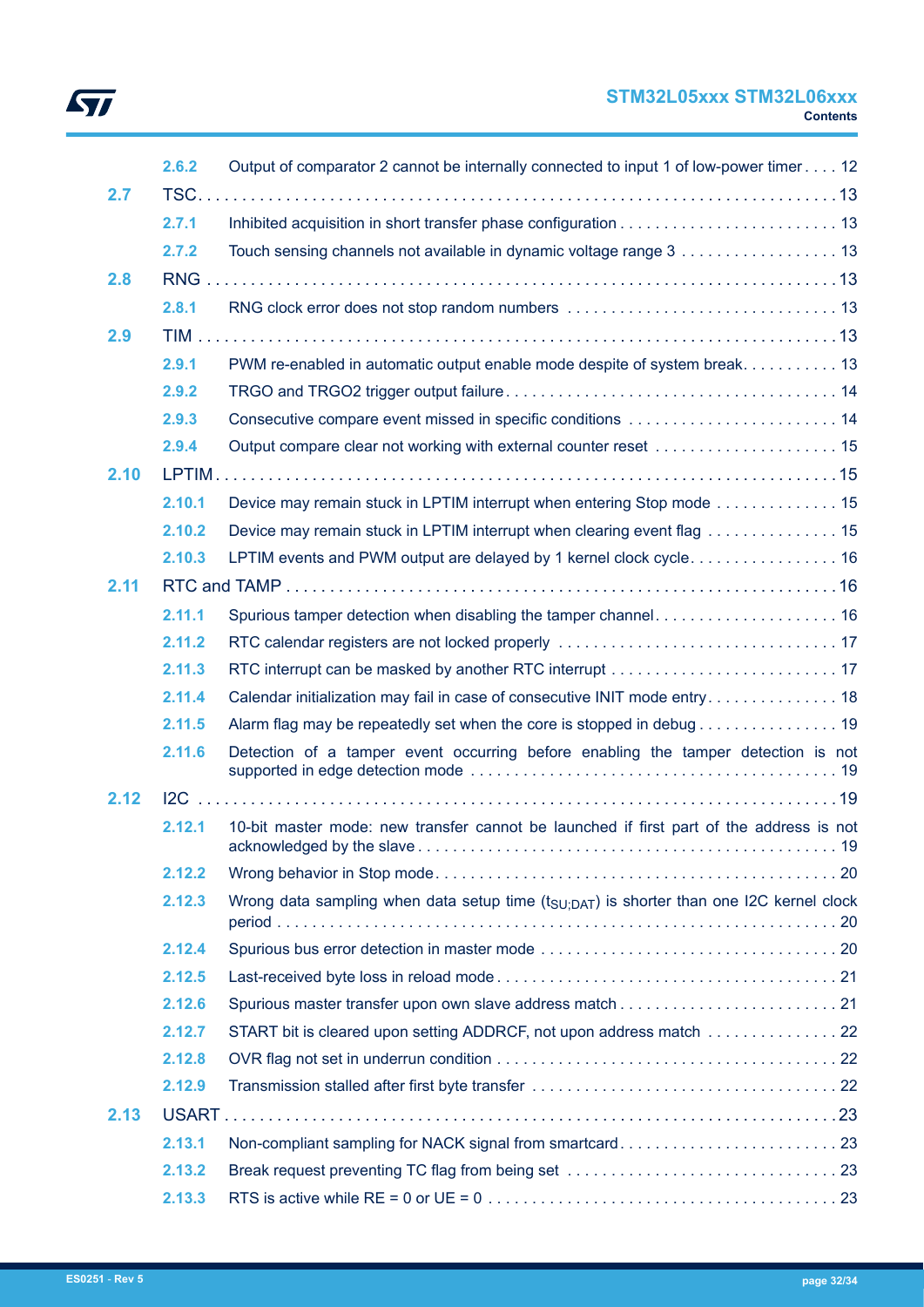

# **STM32L05xxx STM32L06xxx Contents**

| 2.13.4<br>Receiver timeout counter wrong start in two-stop-bit configuration 23                       |  |
|-------------------------------------------------------------------------------------------------------|--|
| 2.13.5                                                                                                |  |
| 2.14                                                                                                  |  |
| 2.14.1                                                                                                |  |
| 2.14.2                                                                                                |  |
| Receiver timeout counter wrong start in two-stop-bit configuration 24<br>2.14.3                       |  |
| 2.14.4                                                                                                |  |
| 2.15                                                                                                  |  |
| 2.15.1                                                                                                |  |
| BSY bit may stay high at the end of data transfer in slave mode25<br>2.15.2                           |  |
| Corrupted last bit of data and/or CRC, received in master mode with delayed SCK feedback<br>2.15.3    |  |
| 2.15.4<br>SPI CRC corruption upon DMA transaction completion by another peripheral 26                 |  |
| In I <sup>2</sup> S slave mode, enabling I2S while WS is active causes desynchronization 27<br>2.15.5 |  |
| Wrong CRC in full-duplex mode handled by DMA with imbalanced setting of data counters.<br>2.15.6      |  |
| 2.15.7<br>CRC error in SPI slave mode if internal NSS changes before CRC transfer 27                  |  |
| 2.15.8                                                                                                |  |
| 2.16                                                                                                  |  |
| 2.16.1<br>Possible packet memory overrun/underrun at low APB frequency 28                             |  |
| ESOF interrupt timing desynchronized after resume signaling 28<br>2.16.2                              |  |
| 2.16.3                                                                                                |  |
| 2.16.4                                                                                                |  |
|                                                                                                       |  |